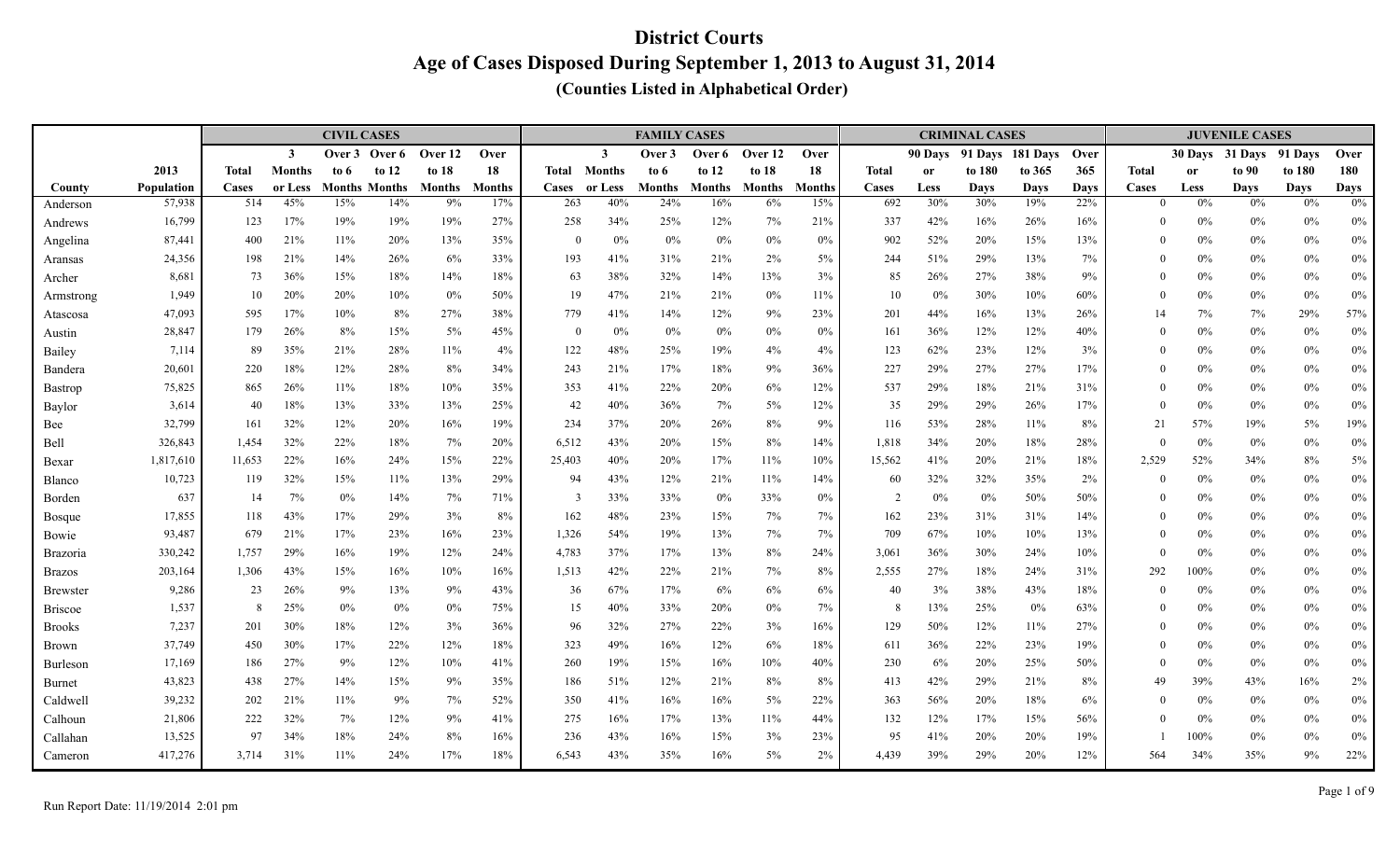|                |                   |              |                         | <b>CIVIL CASES</b> |                      |         |               |                     |              | <b>FAMILY CASES</b> |         |         |               |              |               | <b>CRIMINAL CASES</b> |             |             |                  |               | <b>JUVENILE CASES</b> |             |             |
|----------------|-------------------|--------------|-------------------------|--------------------|----------------------|---------|---------------|---------------------|--------------|---------------------|---------|---------|---------------|--------------|---------------|-----------------------|-------------|-------------|------------------|---------------|-----------------------|-------------|-------------|
|                |                   |              | $\overline{\mathbf{3}}$ |                    | Over 3 Over 6        | Over 12 | Over          |                     | $\mathbf{3}$ | Over 3              | Over 6  | Over 12 | Over          |              | 90 Days       | 91 Days               | 181 Days    | Over        |                  | 30 Davs       | 31 Days               | 91 Days     | Over        |
|                | 2013              | <b>Total</b> | <b>Months</b>           | to 6               | to $12$              | to 18   | 18            | <b>Total Months</b> |              | to 6                | to $12$ | to $18$ | 18            | <b>Total</b> | <sub>or</sub> | to 180                | to 365      | 365         | <b>Total</b>     | <sub>or</sub> | to 90                 | to 180      | 180         |
| County         | <b>Population</b> | Cases        | or Less                 |                    | <b>Months Months</b> | Months  | <b>Months</b> | <b>Cases</b>        | or Less      | Months              | Months  | Months  | <b>Months</b> | Cases        | Less          | Days                  | <b>Days</b> | <b>Days</b> | Cases            | Less          | <b>Days</b>           | <b>Days</b> | <b>Days</b> |
| Camp           | 12,413            | 66           | 18%                     | 11%                | 18%                  | 9%      | 44%           | 203                 | 52%          | 20%                 | 21%     | 2%      | 4%            | 148          | 39%           | 14%                   | 9%          | 38%         | $\theta$         | $0\%$         | 0%                    | 0%          | $0\%$       |
| Carson         | 6,010             | 97           | 28%                     | 23%                | 13%                  | 13%     | 23%           | 45                  | 22%          | 36%                 | 29%     | 0%      | 13%           | 326          | 52%           | 21%                   | 11%         | 16%         | $\theta$         | $0\%$         | $0\%$                 | $0\%$       | $0\%$       |
| Cass<br>Castro | 30,331<br>8,030   | 208          | 30%                     | 8%                 | 13%                  | 10%     | 39%           | 311                 | 59%          | 17%                 | 7%      | $5\%$   | 12%           | 542          | 47%           | 23%                   | 20%         | 10%         | $\mathbf{0}$     | $0\%$         | $0\%$                 | $0\%$       | $0\%$       |
| Chambers       | 36,812            | 445          | 23%                     | 12%                | 21%                  | 7%      | 37%           | 535                 | 48%          | 16%                 | 12%     | 9%      | 15%           | 735          | 40%           | 15%                   | 18%         | 27%         | $\theta$         | 0%            | $0\%$                 | $0\%$       | $0\%$       |
| Cherokee       | 50,878            | 275          | 24%                     | 14%                | 15%                  | 13%     | 33%           | 11                  | 64%          | 27%                 | $0\%$   | 9%      | $0\%$         | 669          | 58%           | 16%                   | 16%         | 11%         | 34               | 26%           | 59%                   | 9%          | 6%          |
| Childress      | 7,095             | 39           | 21%                     | $8\%$              | 13%                  | 8%      | 51%           | 39                  | 49%          | 23%                 | 10%     | 8%      | 10%           | 120          | 61%           | 20%                   | 11%         | 8%          | $\theta$         | $0\%$         | $0\%$                 | $0\%$       | $0\%$       |
| Clay           | 10,473            | 80           | 30%                     | 13%                | 21%                  | 9%      | 28%           | 149                 | 50%          | 23%                 | 16%     | 9%      | 2%            | 112          | 16%           | 38%                   | 25%         | 21%         | 3                | $0\%$         | 67%                   | 33%         | $0\%$       |
| Cochran        | 3,016             | 29           | 24%                     | 7%                 | 24%                  | 10%     | 34%           | 39                  | 49%          | 15%                 | 18%     | 3%      | 15%           | 17           | 41%           | 12%                   | 18%         | 29%         | $\mathbf{0}$     | $0\%$         | $0\%$                 | $0\%$       | $0\%$       |
| Coke           | 3,210             | 3            | 33%                     | $0\%$              | 33%                  | 33%     | $0\%$         | 20                  | 35%          | 25%                 | 30%     | $5\%$   | 5%            | 16           | 50%           | 13%                   | 31%         | 6%          | $\theta$         | $0\%$         | $0\%$                 | $0\%$       | $0\%$       |
| Coleman        | 8,543             | 103          | 18%                     | 11%                | 23%                  | 13%     | 35%           | 126                 | 52%          | 14%                 | 7%      | 10%     | 17%           | 118          | 38%           | 24%                   | 19%         | 19%         | $\theta$         | 0%            | $0\%$                 | 0%          | $0\%$       |
| Collin         | 854,778           | 5,187        | 41%                     | 17%                | 20%                  | 10%     | 12%           | 8,841               | 39%          | 22%                 | 22%     | 9%      | $8\%$         | 4,400        | 32%           | 27%                   | 23%         | 18%         | 777              | 26%           | 38%                   | 25%         | $11\%$      |
| Collingsworth  | 3,099             | 68           | 7%                      | 10%                | 12%                  | 4%      | 66%           | 23                  | 22%          | 52%                 | 17%     | 9%      | 0%            | 39           | 74%           | 15%                   | 10%         | $0\%$       | $\theta$         | $0\%$         | $0\%$                 | $0\%$       | $0\%$       |
| Colorado       | 20,752            | 158          | 24%                     | 16%                | 12%                  | 12%     | 35%           | 115                 | 35%          | 18%                 | 17%     | $5\%$   | 24%           | 223          | 35%           | 29%                   | 20%         | 17%         | $\theta$         | 0%            | $0\%$                 | $0\%$       | $0\%$       |
| Comal          | 118,480           | 471          | 27%                     | 18%                | 22%                  | 8%      | 25%           | 740                 | 42%          | 19%                 | 19%     | 8%      | 11%           | 475          | 21%           | 19%                   | 31%         | 29%         | 78               | 28%           | 33%                   | 18%         | 21%         |
| Comanche       | 13,623            | 124          | 43%                     | 17%                | 20%                  | 8%      | 12%           | 168                 | 48%          | 18%                 | 15%     | 9%      | 10%           | 156          | 21%           | 28%                   | 47%         | 4%          | $\theta$         | $0\%$         | $0\%$                 | 0%          | $0\%$       |
| Concho         | 4,043             | 40           | 15%                     | 15%                | 25%                  | 10%     | 35%           | 14                  | 21%          | 43%                 | 14%     | 0%      | 21%           | 49           | 51%           | 33%                   | 14%         | 2%          | 3                | $0\%$         | $0\%$                 | 33%         | 67%         |
| Cooke          | 38,467            | 454          | 41%                     | 16%                | 14%                  | 8%      | 21%           | 540                 | 47%          | 15%                 | 17%     | 7%      | 14%           | 540          | 43%           | 18%                   | 26%         | 13%         | $\theta$         | $0\%$         | $0\%$                 | $0\%$       | $0\%$       |
| Coryell        | 76,192            | 201          | 37%                     | 14%                | 26%                  | 13%     | 9%            | 664                 | 37%          | 20%                 | 17%     | 10%     | 17%           | 728          | 49%           | 27%                   | 16%         | 8%          | $\theta$         | 0%            | $0\%$                 | 0%          | $0\%$       |
| Cottle         | 1,452             | -7           | 14%                     | 29%                | 14%                  | 0%      | 43%           | 3                   | 0%           | 33%                 | $0\%$   | 33%     | 33%           | 7            | 43%           | 14%                   | $0\%$       | 43%         | $\boldsymbol{0}$ | 0%            | $0\%$                 | $0\%$       | $0\%$       |
| Crane          | 4,773             | -9           | 67%                     | $0\%$              | 22%                  | 0%      | 11%           | 30                  | 20%          | 30%                 | 27%     | 13%     | 10%           | 9            | 44%           | 22%                   | 33%         | $0\%$       | $\theta$         | 0%            | $0\%$                 | $0\%$       | $0\%$       |
| Crockett       | 3,807             | 28           | 11%                     | 4%                 | 14%                  | 18%     | 54%           | 32                  | 16%          | 31%                 | 44%     | 6%      | 3%            | 60           | 23%           | 18%                   | 28%         | 30%         | $\theta$         | 0%            | $0\%$                 | $0\%$       | 0%          |
| Crosby         | 5,991             | 36           | 33%                     | 22%                | 6%                   | 6%      | 33%           | 87                  | 57%          | 21%                 | 13%     | $5\%$   | $5\%$         | 49           | $8\%$         | 14%                   | 14%         | 63%         | 17               | 12%           | $0\%$                 | 6%          | 82%         |
| Culberson      | 2,277             | 56           | 4%                      | 27%                | 13%                  | 13%     | 45%           | 23                  | 4%           | 17%                 | 30%     | 13%     | 35%           | 11           | 18%           | $0\%$                 | 9%          | 73%         | $\theta$         | $0\%$         | $0\%$                 | $0\%$       | $0\%$       |
| Dallam         | 7,057             | 41           | 20%                     | 20%                | 15%                  | 7%      | 39%           | 98                  | 52%          | 24%                 | 15%     | 4%      | 4%            | 104          | 47%           | 23%                   | 19%         | 11%         | $\overline{0}$   | 0%            | $0\%$                 | $0\%$       | $0\%$       |
| Dallas         | 2,480,331         | 21,274       | 33%                     | 20%                | 26%                  | 13%     | $8\%$         | 34,535              | 33%          | 23%                 | 31%     | 9%      | 4%            | 34,436       | 55%           | 6%                    | 5%          | 33%         | 2,078            | 2%            | 25%                   | 23%         | 51%         |
| Dawson         | 13,810            | 161          | 41%                     | 7%                 | 14%                  | 11%     | 27%           | 271                 | 47%          | 27%                 | 12%     | 6%      | 8%            | 189          | 31%           | 26%                   | 20%         | 23%         | $\overline{4}$   | 25%           | 25%                   | $0\%$       | 50%         |
| De Witt        | 20,503            | 184          | 38%                     | 16%                | 9%                   | 10%     | 27%           | 334                 | 37%          | 23%                 | 20%     | 9%      | $11\%$        | 318          | 49%           | 19%                   | 18%         | 14%         | $\mathbf{0}$     | $0\%$         | $0\%$                 | $0\%$       | $0\%$       |
| Deaf Smith     | 19,177            | 82           | 35%                     | 13%                | 13%                  | 10%     | 28%           | 325                 | 35%          | 25%                 | 22%     | 9%      | 9%            | 297          | 46%           | 24%                   | 19%         | 11%         | $\theta$         | $0\%$         | $0\%$                 | $0\%$       | $0\%$       |
| Delta          | 5,238             | 39           | 26%                     | 10%                | 21%                  | 5%      | 38%           | 88                  | 57%          | 19%                 | 16%     | 3%      | 5%            | 91           | 21%           | 31%                   | 26%         | 22%         | 6                | 50%           | 33%                   | 17%         | $0\%$       |
| Denton         | 728,799           | 3,954        | 32%                     | 15%                | 18%                  | 13%     | 22%           | 7.564               | 35%          | 18%                 | 20%     | 11%     | 16%           | 2,975        | 27%           | 30%                   | 27%         | 15%         | $\theta$         | 0%            | $0\%$                 | $0\%$       | $0\%$       |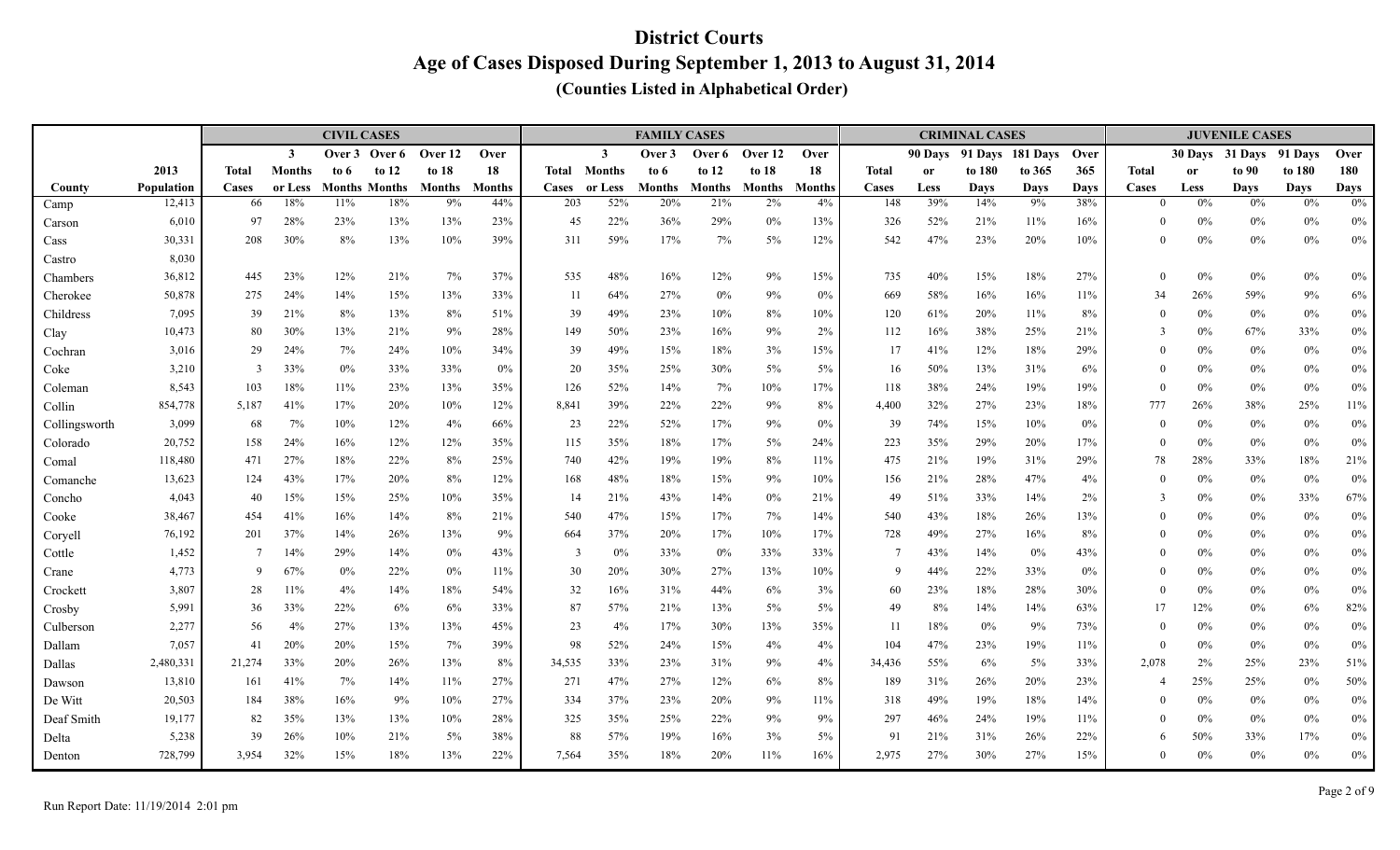|           |            |                |               | <b>CIVIL CASES</b> |                      |         |               |                |               | <b>FAMILY CASES</b> |               |               |               |                |           | <b>CRIMINAL CASES</b> |          |             |              |               | <b>JUVENILE CASES</b> |             |             |
|-----------|------------|----------------|---------------|--------------------|----------------------|---------|---------------|----------------|---------------|---------------------|---------------|---------------|---------------|----------------|-----------|-----------------------|----------|-------------|--------------|---------------|-----------------------|-------------|-------------|
|           |            |                | $\mathbf{3}$  | Over 3             | Over 6               | Over 12 | Over          |                | $\mathbf{3}$  | Over 3              | Over 6        | Over 12       | Over          |                |           | 90 Days 91 Days       | 181 Days | <b>Over</b> |              | 30 Days       | 31 Days               | 91 Days     | Over        |
|           | 2013       | <b>Total</b>   | <b>Months</b> | to 6               | to $12$              | to 18   | 18            | Total          | <b>Months</b> | to 6                | to $12$       | to $18$       | 18            | Total          | <b>or</b> | to 180                | to 365   | 365         | <b>Total</b> | <sub>or</sub> | to 90                 | to 180      | 180         |
| County    | Population | Cases          | or Less       |                    | <b>Months Months</b> | Months  | <b>Months</b> |                | Cases or Less | <b>Months</b>       | <b>Months</b> | <b>Months</b> | <b>Months</b> | Cases          | Less      | Days                  | Days     | <b>Days</b> | Cases        | Less          | <b>Days</b>           | <b>Days</b> | <b>Days</b> |
| Dickens   | 2,291      | 8              | 0%            | 38%                | 0%                   | 13%     | 50%           | 9              | 44%           | 11%                 | 22%           | 0%            | 22%           | 19             | 21%       | 11%                   | 32%      | 37%         | $\Omega$     | 0%            | 0%                    | 0%          | $0\%$       |
| Dimmit    | 10,897     | 80             | 14%           | 13%                | 34%                  | 10%     | 30%           | 160            | 16%           | 24%                 | 15%           | 22%           | 23%           | 119            | 6%        | 35%                   | 31%      | 28%         |              | 0%            | 100%                  | $0\%$       | $0\%$       |
| Donley    | 3,522      | 38             | 11%           | $0\%$              | 26%                  | 13%     | 50%           | 45             | 38%           | 22%                 | 18%           | 2%            | 20%           | 40             | 53%       | 30%                   | 8%       | 10%         | $\theta$     | 0%            | $0\%$                 | 0%          | $0\%$       |
| Duval     | 11,640     | 282            | 24%           | 29%                | 24%                  | 6%      | 16%           | 103            | 58%           | 25%                 | 11%           | 3%            | 3%            | 249            | 24%       | 22%                   | 19%      | 35%         | 23           | 48%           | 17%                   | 9%          | 26%         |
| Eastland  | 18,245     | 232            | 34%           | 15%                | 17%                  | 8%      | 26%           | 175            | 47%           | 17%                 | 14%           | 9%            | 14%           | 450            | 58%       | 23%                   | 13%      | 6%          | 3            | 67%           | 33%                   | 0%          | $0\%$       |
| Ector     | 149,378    | 989            | 24%           | 13%                | 14%                  | 7%      | 41%           | 1,413          | 39%           | 23%                 | 14%           | 6%            | 17%           | 2,024          | 34%       | 19%                   | 19%      | 29%         | $\Omega$     | 0%            | $0\%$                 | $0\%$       | $0\%$       |
| Edwards   | 1,884      | 19             | 42%           | 5%                 | 16%                  | 11%     | 26%           | 16             | 38%           | 13%                 | 19%           | 13%           | 19%           | 26             | 38%       | 15%                   | 31%      | 15%         | $\Omega$     | 0%            | $0\%$                 | 0%          | $0\%$       |
| El Paso   | 827,718    | 3.934          | 31%           | 12%                | 20%                  | 10%     | 27%           | 13,762         | 50%           | 24%                 | 14%           | 4%            | 8%            | 6,868          | 12%       | 17%                   | 30%      | 40%         | 1,374        | 47%           | 28%                   | 13%         | $11\%$      |
| Ellis     | 155,976    | 721            | 23%           | 17%                | 23%                  | 15%     | 22%           | 2,195          | 47%           | 21%                 | 16%           | 8%            | 7%            | 1,346          | 33%       | 34%                   | 18%      | 15%         | $\Omega$     | 0%            | $0\%$                 | $0\%$       | $0\%$       |
| Erath     | 39,658     | 297            | 25%           | 13%                | 16%                  | 7%      | 38%           | 442            | 42%           | 22%                 | 12%           | 5%            | 19%           | 295            | 50%       | 14%                   | 26%      | 9%          | $\theta$     | 0%            | $0\%$                 | $0\%$       | $0\%$       |
| Falls     | 17,493     | 61             | 21%           | 11%                | 11%                  | 25%     | 31%           | 64             | 45%           | 9%                  | 11%           | 14%           | 20%           | 99             | 43%       | 32%                   | 16%      | 8%          | $\theta$     | 0%            | $0\%$                 | 0%          | $0\%$       |
| Fannin    | 33,659     | 193            | 19%           | 12%                | 20%                  | 15%     | 34%           | 264            | 41%           | 19%                 | 16%           | 4%            | 20%           | 411            | 53%       | 24%                   | 14%      | 9%          | $\theta$     | 0%            | $0\%$                 | 0%          | $0\%$       |
| Fayette   | 24,821     | 189            | 21%           | 11%                | 20%                  | 6%      | 42%           | 214            | 41%           | 20%                 | 12%           | 8%            | 20%           | 221            | 60%       | 13%                   | 12%      | 15%         | 10           | 20%           | 20%                   | 40%         | 20%         |
| Fisher    | 3,856      | 31             | 19%           | 19%                | 23%                  | 6%      | 32%           | 81             | 16%           | 9%                  | 12%           | 9%            | 54%           | 32             | 41%       | 31%                   | 25%      | 3%          | $\Omega$     | 0%            | $0\%$                 | 0%          | $0\%$       |
| Floyd     | 6,230      | 30             | 40%           | 10%                | 10%                  | 7%      | 33%           | 116            | 29%           | 35%                 | 17%           | 3%            | 16%           | 65             | 54%       | 15%                   | 6%       | 25%         |              | 100%          | $0\%$                 | 0%          | $0\%$       |
| Foard     | 1,277      | $\overline{7}$ | 0%            | 14%                | 43%                  | 0%      | 43%           | $\overline{2}$ | 50%           | 0%                  | 50%           | $0\%$         | 0%            | $\overline{7}$ | 71%       | $0\%$                 | 29%      | 0%          | $\theta$     | 0%            | $0\%$                 | $0\%$       | $0\%$       |
| Fort Bend | 652,365    | 3,533          | 26%           | 15%                | 16%                  | 9%      | 34%           | 6,706          | 46%           | 16%                 | 13%           | 6%            | 20%           | 3,071          | 20%       | 23%                   | 33%      | 24%         | $\theta$     | 0%            | $0\%$                 | $0\%$       | $0\%$       |
| Franklin  | 10,660     | 94             | 41%           | 6%                 | 16%                  | 5%      | 31%           | 167            | 53%           | 19%                 | 18%           | 5%            | 5%            | 141            | 47%       | 18%                   | 21%      | 13%         | 6            | 50%           | 17%                   | 17%         | 17%         |
| Freestone | 19,646     | 117            | 34%           | 18%                | 19%                  | 11%     | 18%           | 120            | 38%           | 17%                 | 21%           | 9%            | 16%           | 178            | 27%       | 22%                   | 30%      | 20%         | $\Omega$     | 0%            | $0\%$                 | $0\%$       | $0\%$       |
| Frio      | 18,065     | 114            | 25%           | 13%                | 8%                   | 29%     | 25%           | 168            | 31%           | 21%                 | 14%           | 11%           | 23%           | 141            | 26%       | 19%                   | 21%      | 34%         | $\theta$     | 0%            | $0\%$                 | $0\%$       | 0%          |
| Gaines    | 18,921     | 113            | 34%           | 13%                | 8%                   | 16%     | 29%           | 179            | 35%           | 27%                 | 24%           | 6%            | 8%            | 129            | 29%       | 30%                   | 22%      | 18%         | 9            | 56%           | 11%                   | 11%         | 22%         |
| Galveston | 306,782    | 2,447          | 22%           | 21%                | 22%                  | 13%     | 21%           | 2,260          | 44%           | 23%                 | 22%           | 7%            | 4%            | 3,513          | 33%       | 30%                   | 25%      | 11%         | 664          | 100%          | $0\%$                 | $0\%$       | $0\%$       |
| Garza     | 6,317      | 47             | 49%           | 15%                | 21%                  | 9%      | 6%            | 123            | 50%           | 24%                 | 9%            | 11%           | 7%            | 47             | 28%       | 28%                   | 23%      | 21%         | $\Omega$     | 0%            | $0\%$                 | $0\%$       | $0\%$       |
| Gillespie | 25,357     | 173            | 13%           | 13%                | 17%                  | 9%      | 48%           | 233            | 36%           | 21%                 | 14%           | 5%            | 24%           | 174            | 23%       | 26%                   | 33%      | 18%         | $\theta$     | 0%            | $0\%$                 | $0\%$       | $0\%$       |
| Glasscock | 1,251      | 31             | 10%           | 16%                | 39%                  | 29%     | 6%            | 5              | 20%           | 80%                 | $0\%$         | $0\%$         | 0%            | 10             | 50%       | 50%                   | $0\%$    | 0%          | $\theta$     | 0%            | $0\%$                 | $0\%$       | $0\%$       |
| Goliad    | 7,465      | 46             | 30%           | 13%                | 17%                  | 11%     | 28%           | 34             | 56%           | 21%                 | 6%            | 3%            | 15%           | 100            | 31%       | 20%                   | 29%      | 20%         | $\Omega$     | 0%            | $0\%$                 | $0\%$       | $0\%$       |
| Gonzales  | 20,312     | 218            | 20%           | 8%                 | 14%                  | 6%      | 51%           | 237            | 39%           | 22%                 | 19%           | 5%            | 16%           | 239            | 17%       | 29%                   | 27%      | 28%         | 9            | 11%           | 33%                   | 33%         | 22%         |
| Gray      | 23,043     | 209            | 23%           | 12%                | 14%                  | 12%     | 37%           | 355            | 47%           | 25%                 | 13%           | 8%            | 7%            | 397            | 38%       | 16%                   | 15%      | 31%         | 22           | 73%           | $18\%$                | 5%          | 5%          |
| Grayson   | 122,353    | 999            | 46%           | 12%                | 14%                  | 8%      | 19%           | 1,711          | 51%           | 19%                 | 15%           | 6%            | 9%            | 1,676          | 55%       | 24%                   | 14%      | 7%          | 133          | 43%           | 26%                   | 27%         | $5\%$       |
| Gregg     | 123,024    | 463            | 19%           | 14%                | 16%                  | 11%     | 40%           | 2,653          | 43%           | 24%                 | 17%           | 7%            | 9%            | 1,384          | 29%       | 30%                   | 24%      | 17%         | $\Omega$     | 0%            | $0\%$                 | 0%          | $0\%$       |
| Grimes    | 26,859     | 257            | 11%           | 4%                 | 17%                  | 20%     | 49%           | 223            | 38%           | 12%                 | 11%           | 12%           | 27%           | 243            | 9%        | 20%                   | 37%      | 34%         | $\Omega$     | 0%            | $0\%$                 | $0\%$       | $0\%$       |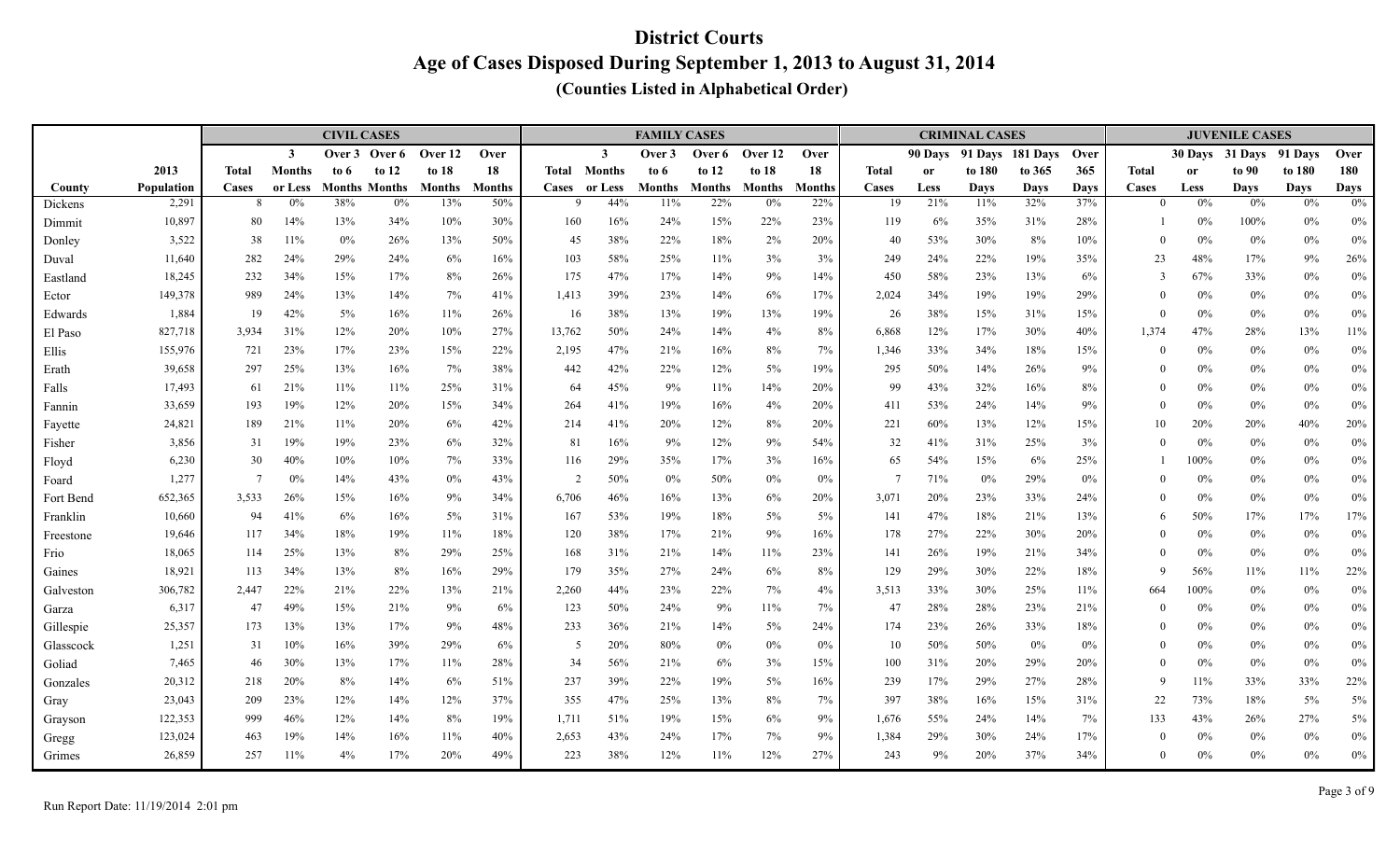|                  |                |              |               | <b>CIVIL CASES</b> |                      |               |               |                |               | <b>FAMILY CASES</b> |               |               |           |                |            | <b>CRIMINAL CASES</b> |                  |             |                      |               | <b>JUVENILE CASES</b> |                |                    |
|------------------|----------------|--------------|---------------|--------------------|----------------------|---------------|---------------|----------------|---------------|---------------------|---------------|---------------|-----------|----------------|------------|-----------------------|------------------|-------------|----------------------|---------------|-----------------------|----------------|--------------------|
|                  |                |              | $\mathbf{3}$  | Over 3             | Over 6               | Over 12       | Over          |                | $\mathbf{3}$  | Over 3              | Over 6        | Over 12       | Over      |                | 90 Days    |                       | 91 Davs 181 Davs | Over        |                      | 30 Days       | 31 Days               | 91 Davs        | Over               |
|                  | 2013           | <b>Total</b> | <b>Months</b> | to 6               | to $12$              | to 18         | 18            | Total          | <b>Months</b> | to 6                | to $12$       | to $18$       | 18        | <b>Total</b>   | <b>or</b>  | to 180                | to 365           | 365         | <b>Total</b>         | <sub>or</sub> | to 90                 | to 180         | 180                |
| County           | Population     | Cases        | or Less       |                    | <b>Months Months</b> | <b>Months</b> | <b>Months</b> | <b>Cases</b>   | or Less       | Months              | <b>Months</b> | <b>Months</b> | Months    | Cases          | Less       | <b>Days</b>           | <b>Days</b>      | <b>Days</b> | Cases                | Less          | <b>Days</b>           | <b>Days</b>    | <b>Days</b><br>22% |
| Guadalupe        | 143,183        | 636          | 32%           | 15%                | 25%                  | 9%            | 19%           | 1,328          | 45%           | 20%                 | 17%           | 6%            | 11%       | 691            | 25%        | 24%                   | 32%              | 19%         | 85                   | 22%           | 38%                   | 18%            |                    |
| Hale             | 35,764         | 203          | 25%<br>13%    | 13%<br>6%          | 14%                  | 13%<br>13%    | 35%           | 768            | 45%<br>32%    | 26%                 | 12%           | 5%<br>26%     | 12%       | 286            | 37%<br>67% | 25%<br>8%             | 24%<br>19%       | 14%         | 48                   | 50%<br>$0\%$  | 21%                   | 15%            | 15%                |
| Hall<br>Hamilton | 3,239<br>8,310 | 31<br>81     | 32%           | 17%                | 13%<br>27%           | 15%           | 55%<br>9%     | 19<br>107      | 49%           | 11%<br>23%          | 11%<br>17%    | 6%            | 21%<br>6% | 36<br>64       | 13%        | 55%                   | 25%              | 6%<br>8%    | $\theta$<br>$\theta$ | 0%            | $0\%$<br>$0\%$        | $0\%$<br>$0\%$ | $0\%$<br>$0\%$     |
| Hansford         | 5,555          | 41           | 27%           | 5%                 | 27%                  | 2%            | 39%           | 44             | 45%           | 30%                 | 11%           | $5\%$         | 9%        | 42             | 40%        | 21%                   | 12%              | 26%         | 10                   | 80%           | 20%                   | $0\%$          | $0\%$              |
| Hardeman         | 4,016          | 50           | 20%           | 10%                | 24%                  | 10%           | 36%           | 15             | 47%           | 33%                 | 7%            | $0\%$         | 13%       | 18             | 78%        | 22%                   | 0%               | 0%          | $\Omega$             | 0%            | $0\%$                 | $0\%$          | $0\%$              |
| Hardin           | 55,417         | 307          | 23%           | 18%                | 23%                  | 10%           | 26%           | 810            | 46%           | 22%                 | 16%           | 6%            | 9%        | 681            | 16%        | 19%                   | 20%              | 45%         | 41                   | 32%           | 17%                   | $5\%$          | $46\%$             |
| Harris           | 4,336,853      | 45,242       | 15%           | 17%                | 26%                  | 18%           | 23%           | 52,719         | 24%           | 28%                 | 34%           | 9%            | 6%        | 41,287         | 50%        | 23%                   | 19%              | 8%          | 8,111                | 38%           | 30%                   | 18%            | $14\%$             |
| Harrison         | 66,886         | 725          | 19%           | 11%                | 14%                  | 10%           | 46%           | 1,308          | 42%           | 23%                 | 16%           | 7%            | 13%       | 790            | 40%        | 15%                   | 24%              | 21%         | $\theta$             | $0\%$         | $0\%$                 | $0\%$          | $0\%$              |
| Hartley          | 6,100          | -5           | 0%            | 20%                | $0\%$                | 20%           | 60%           | 13             | 8%            | 23%                 | 8%            | 15%           | 46%       | 12             | 25%        | 8%                    | 58%              | 8%          | $\theta$             | 0%            | $0\%$                 | $0\%$          | $0\%$              |
| Haskell          | 5,875          | 33           | 12%           | 6%                 | 21%                  | 30%           | 30%           | 94             | 48%           | 22%                 | 16%           | 10%           | 4%        | 68             | 34%        | 21%                   | 28%              | 18%         | 6                    | 67%           | 33%                   | $0\%$          | $0\%$              |
| Hays             | 176,026        | 1,081        | 40%           | 22%                | 17%                  | 9%            | 12%           | 1,617          | 41%           | 22%                 | 19%           | 8%            | 10%       | 1,218          | 26%        | 25%                   | 30%              | 19%         | $\left($             | $0\%$         | $0\%$                 | $0\%$          | $0\%$              |
| Hemphill         | 4,158          | 31           | 26%           | $0\%$              | 23%                  | 10%           | 42%           | 30             | 23%           | 33%                 | 20%           | 7%            | 17%       | 34             | 29%        | 9%                    | 47%              | 15%         | $\mathbf{0}$         | $0\%$         | $0\%$                 | $0\%$          | $0\%$              |
| Henderson        | 78,675         | 1,038        | 31%           | 19%                | 18%                  | 10%           | 22%           | 798            | 43%           | 19%                 | 14%           | 8%            | 17%       | 1,115          | 26%        | 41%                   | 23%              | 9%          | 25                   | 8%            | 24%                   | 8%             | 60%                |
| Hidalgo          | 815,996        | 6,431        | 19%           | 16%                | 29%                  | 12%           | 23%           | 5,414          | 37%           | 25%                 | 22%           | 7%            | 10%       | 6,192          | 61%        | 14%                   | 8%               | 16%         | 829                  | 38%           | 33%                   | 10%            | 19%                |
| Hill             | 34,823         | 432          | 27%           | 9%                 | 19%                  | 13%           | 33%           | 343            | 45%           | 16%                 | 14%           | $5\%$         | 21%       | 587            | 33%        | 30%                   | 23%              | 14%         | 14                   | 86%           | 14%                   | $0\%$          | $0\%$              |
| Hockley          | 23,530         | 141          | 38%           | 9%                 | 11%                  | 13%           | 30%           | 487            | 57%           | 14%                 | 7%            | 7%            | 14%       | 234            | 44%        | 12%                   | 24%              | 20%         | $\Omega$             | $0\%$         | $0\%$                 | $0\%$          | $0\%$              |
| Hood             | 52,905         | 402          | 27%           | 18%                | 27%                  | 16%           | 12%           | 356            | 39%           | 24%                 | 26%           | 6%            | 4%        | 407            | 55%        | 19%                   | 25%              | $1\%$       | 3                    | 0%            | 100%                  | $0\%$          | $0\%$              |
| Hopkins          | 35,565         | 262          | 56%           | 9%                 | 10%                  | 7%            | 18%           | 141            | 55%           | 16%                 | 12%           | 9%            | 8%        | 931            | 46%        | 24%                   | 24%              | 6%          | 38                   | 32%           | 21%                   | 16%            | 32%                |
| Houston          | 22,911         | 173          | 28%           | 10%                | 24%                  | 8%            | 29%           | 81             | 25%           | 32%                 | 12%           | 11%           | 20%       | 285            | 44%        | 26%                   | 19%              | 11%         |                      | 100%          | $0\%$                 | $0\%$          | $0\%$              |
| Howard           | 36,147         | 350          | 22%           | 21%                | 13%                  | 5%            | 39%           | 616            | 38%           | 14%                 | 12%           | 6%            | 30%       | 520            | 50%        | 12%                   | 8%               | 31%         | $\theta$             | $0\%$         | $0\%$                 | $0\%$          | $0\%$              |
| Hudspeth         | 3,318          | 24           | 13%           | 4%                 | 25%                  | 4%            | 54%           | $\overline{4}$ | 25%           | 25%                 | 25%           | $0\%$         | 25%       | 246            | 29%        | 30%                   | 25%              | 15%         | $\Omega$             | $0\%$         | $0\%$                 | $0\%$          | $0\%$              |
| Hunt             | 87,048         | 938          | 62%           | 6%                 | 11%                  | 8%            | 13%           | 1,146          | 62%           | 13%                 | 14%           | 6%            | 4%        | 1,021          | 53%        | 24%                   | 17%              | 6%          | $\theta$             | $0\%$         | $0\%$                 | $0\%$          | $0\%$              |
| Hutchinson       | 21,819         | 303          | 12%           | 4%                 | 12%                  | 14%           | 59%           | 133            | 48%           | 17%                 | 22%           | 8%            | 5%        | 155            | 23%        | 17%                   | 23%              | 37%         | $\Omega$             | $0\%$         | $0\%$                 | $0\%$          | $0\%$              |
| Irion            | 1,612          | 14           | 36%           | 29%                | 14%                  | 0%            | 21%           | $\overline{4}$ | 25%           | 25%                 | 50%           | $0\%$         | 0%        | $\overline{7}$ | 29%        | 29%                   | 14%              | 29%         | $\theta$             | 0%            | $0\%$                 | $0\%$          | $0\%$              |
| Jack             | 8,957          | 82           | 15%           | 12%                | 15%                  | 9%            | 50%           | 129            | 35%           | 29%                 | 24%           | 2%            | 10%       | 74             | 23%        | 22%                   | 27%              | 28%         | 6                    | 67%           | 33%                   | $0\%$          | $0\%$              |
| Jackson          | 14,591         | 158          | 23%           | 8%                 | 18%                  | 22%           | 29%           | 232            | 46%           | 22%                 | 14%           | $11\%$        | 6%        | 236            | 27%        | 28%                   | 19%              | 25%         | $\theta$             | $0\%$         | $0\%$                 | $0\%$          | $0\%$              |
| Jasper           | 35,649         | 452          | 24%           | 14%                | 10%                  | 5%            | 46%           | 451            | 50%           | 25%                 | 15%           | 4%            | 6%        | 286            | 50%        | 13%                   | 13%              | 24%         | 30                   | 33%           | 67%                   | 0%             | $0\%$              |
| Jeff Davis       | 2,253          | 14           | 14%           | 7%                 | 21%                  | 29%           | 29%           | -11            | 9%            | 27%                 | 36%           | 9%            | 18%       | 21             | 5%         | 19%                   | 10%              | 67%         | $\mathbf{0}$         | $0\%$         | $0\%$                 | $0\%$          | $0\%$              |
| Jefferson        | 252,358        | 1,456        | 23%           | 10%                | 17%                  | 14%           | 36%           | 5,373          | 56%           | 18%                 | 14%           | 4%            | 8%        | 3,363          | 50%        | 23%                   | 26%              | $1\%$       | 237                  | 44%           | 34%                   | 10%            | $12\%$             |
| Jim Hogg         | 5,245          | 36           | 33%           | 22%                | 25%                  | 11%           | 8%            | 23             | 13%           | 22%                 | 35%           | 22%           | 9%        | 51             | 12%        | 43%                   | 25%              | 20%         | $\Omega$             | $0\%$         | $0\%$                 | $0\%$          | $0\%$              |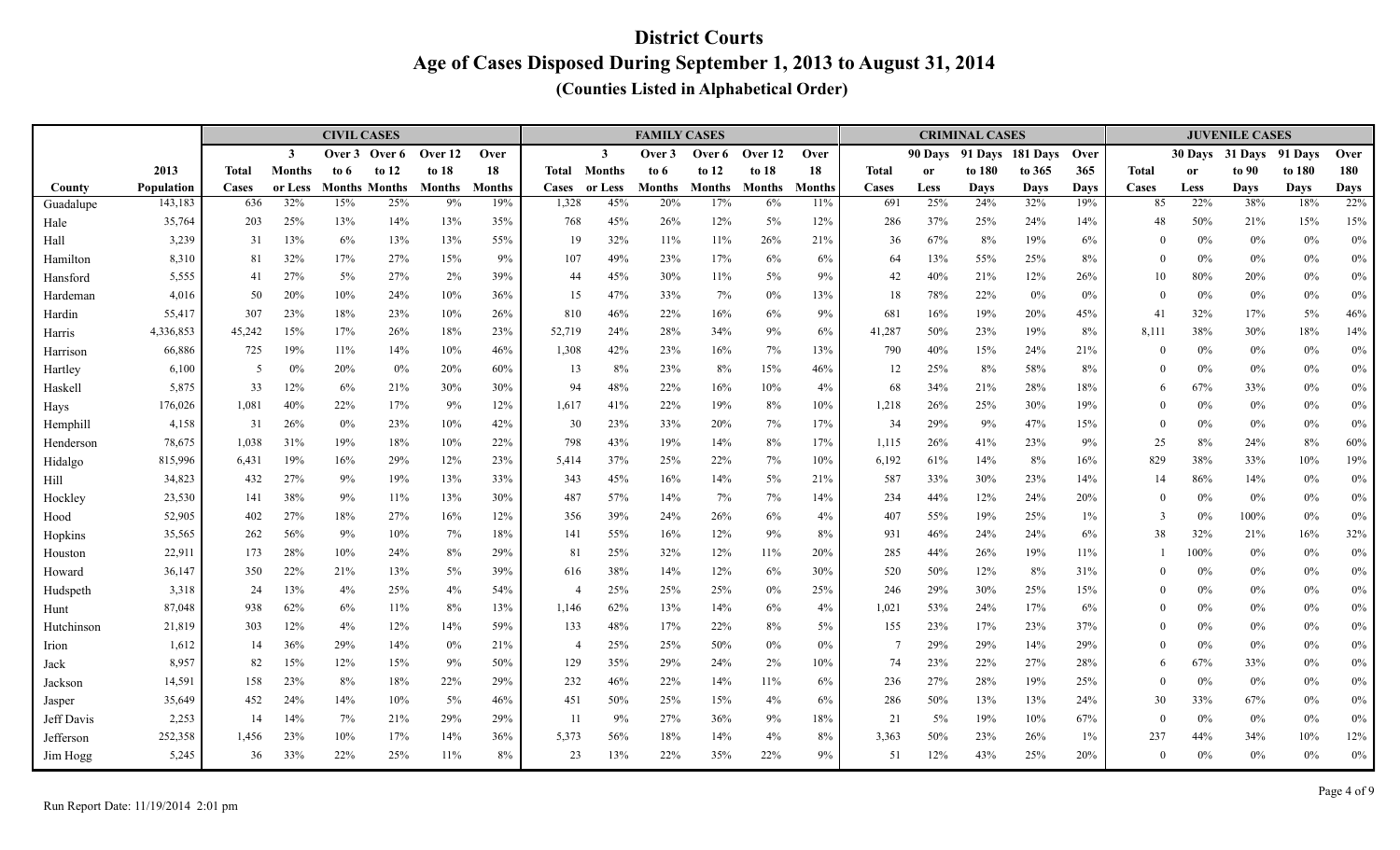|                 |                   |                |                | <b>CIVIL CASES</b> |                             |           |               |                     |                | <b>FAMILY CASES</b>  |               |                        |               |                |             | <b>CRIMINAL CASES</b> |                    |             |                   |               | <b>JUVENILE CASES</b> |                   |                      |
|-----------------|-------------------|----------------|----------------|--------------------|-----------------------------|-----------|---------------|---------------------|----------------|----------------------|---------------|------------------------|---------------|----------------|-------------|-----------------------|--------------------|-------------|-------------------|---------------|-----------------------|-------------------|----------------------|
|                 |                   |                | $\mathbf{3}$   | Over 3             | Over 6                      | Over 12   | Over          |                     | $\mathbf{3}$   | Over 3               | Over 6        | Over 12                | Over          |                | 90 Davs     | 91 Days               | 181 Days           | Over        |                   | 30 Days       | 31 Days               | 91 Days           | Over                 |
|                 | 2013              | <b>Total</b>   | <b>Months</b>  | to 6               | to $12$                     | to 18     | 18            | Total               | <b>Months</b>  | to 6                 | to $12$       | to $18$                | 18            | <b>Total</b>   | <b>or</b>   | to 180                | to 365             | 365         | <b>Total</b>      | <sub>or</sub> | to 90                 | to 180            | 180                  |
| County          | <b>Population</b> | Cases          | or Less<br>19% | 16%                | <b>Months Months</b><br>20% | Months    | <b>Months</b> | <b>Cases</b><br>700 | or Less<br>37% | <b>Months</b><br>23% | Months<br>20% | <b>Months</b><br>$5\%$ | <b>Months</b> | Cases<br>314   | Less<br>25% | Davs<br>25%           | <b>Days</b><br>23% | Days<br>28% | Cases<br>$\theta$ | Less<br>$0\%$ | <b>Days</b><br>$0\%$  | <b>Days</b><br>0% | <b>Days</b><br>$0\%$ |
| Jim Wells       | 41,680            | 885            | 25%            | 9%                 | 17%                         | 6%<br>13% | 39%           | 2,273               | 39%            | 18%                  |               |                        | 15%           | 1,744          |             | 19%                   |                    | 5%          | $\theta$          | $0\%$         |                       |                   |                      |
| Johnson         | 154,707<br>19,859 | 1,211<br>247   | 29%            | 10%                | 12%                         | 11%       | 36%<br>38%    | 138                 | 24%            | 24%                  | 20%<br>12%    | 12%<br>14%             | 12%<br>26%    | 531            | 70%<br>36%  | 19%                   | 6%<br>19%          | 26%         | $\theta$          | $0\%$         | $0\%$<br>$0\%$        | 0%<br>0%          | $0\%$<br>$0\%$       |
| Jones<br>Karnes | 15,081            | 76             | 17%            | 14%                | 13%                         | 26%       | 29%           | 44                  | 34%            | 25%                  | 20%           | 9%                     | 11%           | 81             | 25%         | 21%                   | 11%                | 43%         | $\theta$          | $0\%$         | $0\%$                 | $0\%$             | $0\%$                |
| Kaufman         | 108,568           | 595            | 21%            | 14%                | 24%                         | 13%       | 29%           | 1,744               | 38%            | 18%                  | 17%           | 7%                     | 20%           | 1,153          | 28%         | 17%                   | 23%                | 32%         | $\Omega$          | $0\%$         | $0\%$                 | $0\%$             | $0\%$                |
| Kendall         | 37,766            | 105            | 40%            | 11%                | 13%                         | 12%       | 23%           | 154                 | 44%            | 21%                  | 18%           | 4%                     | 13%           | 202            | 20%         | 30%                   | 25%                | 25%         | $\theta$          | $0\%$         | $0\%$                 | $0\%$             | $0\%$                |
| Kenedy          | 412               | 212            | $1\%$          | 6%                 | 13%                         | 9%        | 71%           | 2                   | $0\%$          | 0%                   | 50%           | $0\%$                  | 50%           | 30             | 7%          | 7%                    | 47%                | 40%         | $\Omega$          | $0\%$         | $0\%$                 | 0%                | $0\%$                |
| Kent            | 807               | $\overline{4}$ | 0%             | 0%                 | 25%                         | 50%       | 25%           | $\overline{2}$      | $0\%$          | 50%                  | 0%            | 50%                    | 0%            | $\overline{4}$ | 0%          | $0\%$                 | 0%                 | 100%        |                   | $0\%$         | $0\%$                 | $0\%$             | $100\%$              |
| Kerr            | 49,953            | 327            | 33%            | 12%                | 14%                         | 13%       | 28%           | 434                 | 37%            | 22%                  | 20%           | 10%                    | 11%           | 963            | 33%         | 30%                   | 28%                | 10%         | $\theta$          | $0\%$         | $0\%$                 | $0\%$             | $0\%$                |
| Kimble          | 4,481             | 36             | 17%            | 25%                | 17%                         | 0%        | 42%           | 42                  | 29%            | 29%                  | 14%           | 7%                     | 21%           | 98             | 58%         | 9%                    | 27%                | 6%          | $\overline{2}$    | 0%            | $50\%$                | $0\%$             | 50%                  |
| King            | 285               | $\overline{0}$ | 0%             | $0\%$              | $0\%$                       | $0\%$     | 0%            | $\overline{1}$      | $0\%$          | 100%                 | $0\%$         | $0\%$                  | 0%            |                | 0%          | 100%                  | $0\%$              | 0%          | $\theta$          | $0\%$         | $0\%$                 | $0\%$             | $0\%$                |
| Kinney          | 3,586             | 49             | 12%            | 20%                | 22%                         | 6%        | 39%           | 29                  | 31%            | 31%                  | 21%           | 7%                     | 10%           | 46             | 11%         | 26%                   | 15%                | 48%         | 2                 | 50%           | $0\%$                 | 50%               | $0\%$                |
| Kleberg         | 32,101            | 284            | 35%            | 17%                | 16%                         | 7%        | 26%           | 305                 | 67%            | 17%                  | 7%            | 3%                     | 7%            | 606            | 56%         | 17%                   | 16%                | 11%         | $\theta$          | $0\%$         | $0\%$                 | $0\%$             | $0\%$                |
| Knox            | 3,767             | 28             | 0%             | 7%                 | 11%                         | 36%       | 46%           | 17                  | 24%            | 35%                  | 35%           | $0\%$                  | 6%            | 20             | 50%         | 15%                   | 10%                | 25%         | $\theta$          | $0\%$         | $0\%$                 | $0\%$             | $0\%$                |
| La Salle        | 7,369             | 224            | 7%             | 19%                | 32%                         | 35%       | 7%            | 78                  | 6%             | 31%                  | 31%           | 18%                    | 14%           | 70             | 3%          | 6%                    | 26%                | 66%         | $\Omega$          | $0\%$         | $0\%$                 | 0%                | $0\%$                |
| Lamar           | 49,426            | 404            | 37%            | 7%                 | 8%                          | 5%        | 43%           | 599                 | 55%            | 18%                  | 11%           | 3%                     | 13%           | 670            | 52%         | 18%                   | 19%                | 11%         | $\theta$          | $0\%$         | $0\%$                 | $0\%$             | $0\%$                |
| Lamb            | 13,775            | 67             | 16%            | $0\%$              | $0\%$                       | 0%        | 84%           | 250                 | 36%            | 0%                   | 0%            | $1\%$                  | 62%           | 91             | 27%         | 20%                   | 33%                | 20%         | $\Omega$          | 0%            | $0\%$                 | $0\%$             | $0\%$                |
| Lampasas        | 20,222            | 151            | 33%            | 20%                | 10%                         | 12%       | 25%           | 335                 | 34%            | 18%                  | 19%           | 8%                     | 22%           | 211            | 23%         | 32%                   | 32%                | 13%         | 8                 | 13%           | 75%                   | $0\%$             | $13\%$               |
| Lavaca          | 19,581            | 120            | 28%            | 10%                | $5\%$                       | 14%       | 43%           | 155                 | 36%            | 23%                  | 19%           | 11%                    | 12%           | 106            | 27%         | 40%                   | 28%                | 5%          | $\overline{4}$    | $0\%$         | 75%                   | $0\%$             | 25%                  |
| Lee             | 16,628            | 145            | 20%            | 19%                | 26%                         | 5%        | 31%           | 240                 | 43%            | 16%                  | 20%           | 5%                     | 17%           | 308            | 49%         | 12%                   | 17%                | 22%         | 18                | 61%           | 33%                   | 6%                | $0\%$                |
| Leon            | 16,742            | 235            | 11%            | 17%                | 23%                         | 14%       | 35%           | 232                 | 31%            | 15%                  | 12%           | 9%                     | 33%           | 127            | 17%         | 28%                   | 39%                | 17%         | $\theta$          | $0\%$         | $0\%$                 | $0\%$             | $0\%$                |
| Liberty         | 76,907            | 391            | 32%            | 10%                | 14%                         | 6%        | 38%           | 1,133               | 37%            | 17%                  | 16%           | 7%                     | 24%           | 967            | 65%         | 12%                   | 11%                | 12%         | $\theta$          | 0%            | $0\%$                 | $0\%$             | $0\%$                |
| Limestone       | 23,326            | 190            | 21%            | 19%                | 23%                         | 9%        | 28%           | 418                 | 32%            | 30%                  | 16%           | 6%                     | 16%           | 371            | 44%         | 26%                   | 23%                | 8%          | 20                | 10%           | 50%                   | 10%               | 30%                  |
| Lipscomb        | 3,485             | 15             | 20%            | $0\%$              | $0\%$                       | 33%       | 47%           | 31                  | 32%            | 16%                  | 13%           | 10%                    | 29%           | 13             | 38%         | 15%                   | 23%                | 23%         | $\theta$          | $0\%$         | $0\%$                 | $0\%$             | $0\%$                |
| Live Oak        | 11,867            | 235            | 38%            | 7%                 | 11%                         | 12%       | 31%           | 126                 | 37%            | 19%                  | 25%           | 6%                     | 13%           | 160            | 63%         | 23%                   | 9%                 | 5%          | 5                 | 80%           | $0\%$                 | $0\%$             | 20%                  |
| Llano           | 19,444            | 268            | 34%            | 14%                | 24%                         | 12%       | 17%           | 200                 | 44%            | 13%                  | 24%           | 8%                     | 12%           | 214            | 29%         | $28\%$                | 32%                | 11%         | $\overline{4}$    | $0\%$         | 25%                   | 75%               | $0\%$                |
| Loving          | 95                | $\overline{2}$ | 0%             | $0\%$              | 100%                        | 0%        | $0\%$         | $\theta$            | $0\%$          | 0%                   | 0%            | $0\%$                  | 0%            | $\Omega$       | $0\%$       | $0\%$                 | $0\%$              | 0%          | $\theta$          | $0\%$         | $0\%$                 | 0%                | $0\%$                |
| Lubbock         | 289,324           | 1,747          | 35%            | 15%                | 20%                         | 12%       | 18%           | 3,772               | 31%            | 14%                  | 12%           | 6%                     | 36%           | 4,649          | 11%         | 16%                   | 30%                | 43%         | 278               | $2\%$         | 30%                   | 17%               | 51%                  |
| Lynn            | 5,723             | 64             | 23%            | 16%                | 20%                         | 14%       | 27%           | 124                 | 56%            | 16%                  | 12%           | 6%                     | 9%            | 36             | 8%          | 39%                   | 31%                | 22%         | $\overline{4}$    | 75%           | $0\%$                 | $0\%$             | 25%                  |
| Madison         | 13,781            | 154            | 16%            | 10%                | 15%                         | 7%        | 52%           | 107                 | 21%            | 21%                  | 22%           | 12%                    | 24%           | 164            | 12%         | 17%                   | 41%                | 29%         | $\Omega$          | $0\%$         | $0\%$                 | $0\%$             | $0\%$                |
| Marion          | 10,235            | 193            | 18%            | 20%                | 11%                         | 6%        | 44%           | 115                 | 46%            | 11%                  | 17%           | 6%                     | 20%           | 173            | 55%         | 20%                   | 14%                | 10%         | 3                 | 100%          | $0\%$                 | $0\%$             | $0\%$                |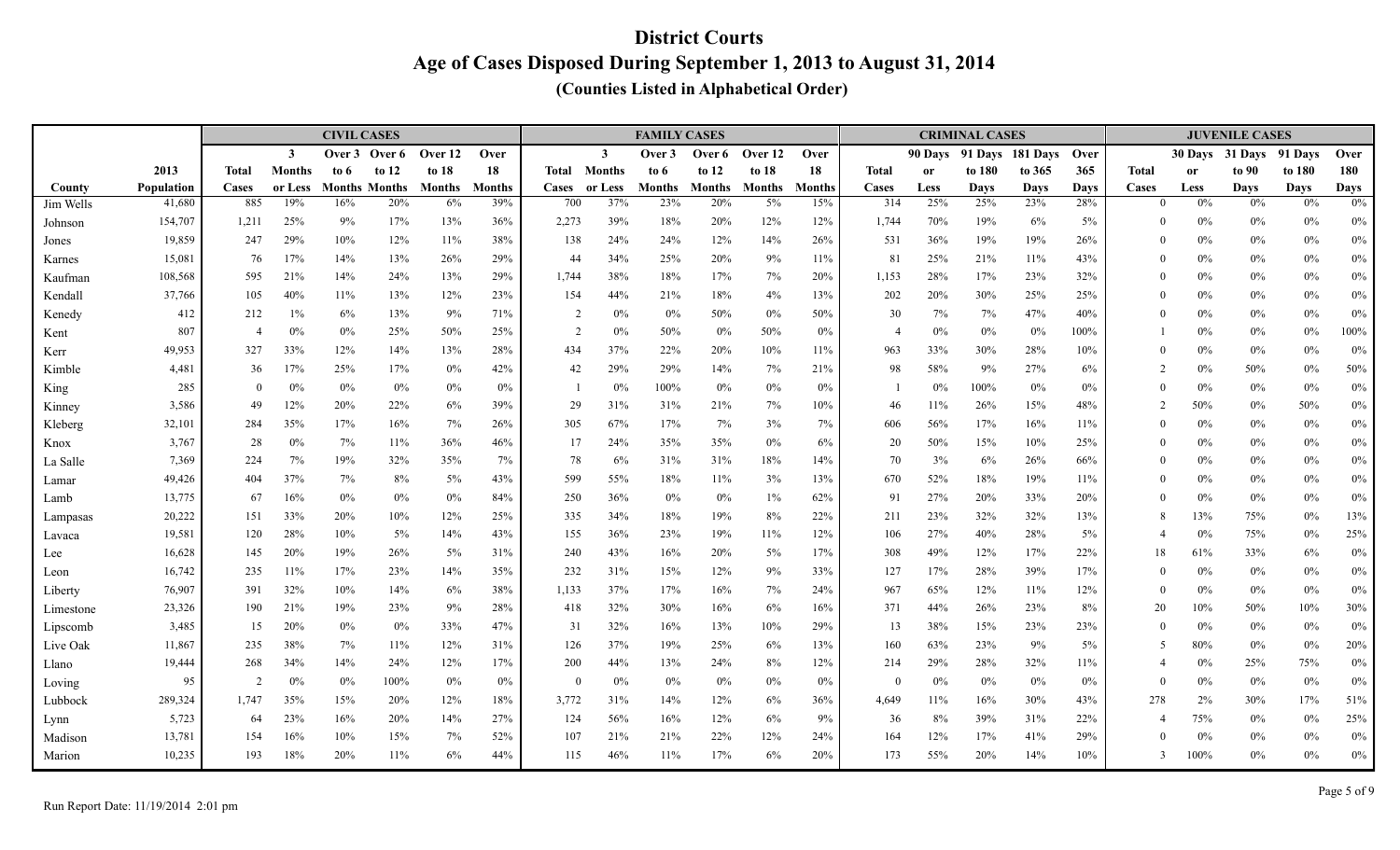|                      |                   |              |                         | <b>CIVIL CASES</b> |                      |         |               |                     |              | <b>FAMILY CASES</b> |         |         |               |              |               | <b>CRIMINAL CASES</b> |             |             |                  |               | <b>JUVENILE CASES</b> |             |             |
|----------------------|-------------------|--------------|-------------------------|--------------------|----------------------|---------|---------------|---------------------|--------------|---------------------|---------|---------|---------------|--------------|---------------|-----------------------|-------------|-------------|------------------|---------------|-----------------------|-------------|-------------|
|                      |                   |              | $\overline{\mathbf{3}}$ |                    | Over 3 Over 6        | Over 12 | Over          |                     | $\mathbf{3}$ | Over 3              | Over 6  | Over 12 | Over          |              | 90 Days       | 91 Davs               | 181 Davs    | <b>Over</b> |                  | 30 Davs       | 31 Davs               | 91 Davs     | Over        |
|                      | 2013              | <b>Total</b> | <b>Months</b>           | to 6               | to $12$              | to 18   | 18            | <b>Total Months</b> |              | to 6                | to $12$ | to $18$ | 18            | <b>Total</b> | <sub>or</sub> | to 180                | to 365      | 365         | <b>Total</b>     | <sub>or</sub> | to 90                 | to 180      | 180         |
| County               | <b>Population</b> | Cases        | or Less                 |                    | <b>Months Months</b> | Months  | <b>Months</b> | Cases               | or Less      | Months              | Months  | Months  | <b>Months</b> | Cases        | Less          | Days                  | <b>Days</b> | Days        | Cases            | Less          | <b>Days</b>           | <b>Days</b> | <b>Days</b> |
| Martin               | 5,312             | 62           | 8%                      | 15%                | 31%                  | 6%      | 40%           | 44                  | 45%          | 25%                 | 14%     | $7\%$   | 9%            | 28           | 54%           | 11%                   | 4%          | 32%         | $\theta$         | $0\%$         | $0\%$                 | 0%          | 0%          |
| Mason                | 4,128             | 27           | 26%                     | 15%                | 33%                  | 11%     | 15%           | 30                  | 37%          | 10%                 | 33%     | 13%     | 7%            | 24           | 25%           | 21%                   | 25%         | 29%         |                  | $0\%$         | $0\%$                 | $0\%$       | 100%        |
| Matagorda            | 36,592            | 371          | 12%                     | 12%                | 22%                  | 15%     | 39%           | 462                 | 33%          | 23%                 | 26%     | $5\%$   | 12%           | 556          | 42%           | 37%                   | 16%         | 5%          | 30               | 23%           | 27%                   | 23%         | 27%         |
| Maverick             | 55,932<br>8,330   | 84           | 19%                     | 19%                | 24%                  | 11%     | 27%           | 120                 | 28%          | 24%                 | 29%     | 8%      | 11%           | 156          | 33%           | 34%                   | 22%         | 10%         | $\overline{7}$   | 14%           | 71%                   | $0\%$       | 14%         |
| McCulloch            | 241,481           | 2,079        | 23%                     | 16%                | 20%                  | 19%     | 22%           | 3,957               | 36%          | 27%                 | 18%     | 7%      | 13%           | 2,408        | 23%           | 24%                   | 32%         | 22%         | 411              | 17%           | 42%                   | 8%          | 33%         |
| McLennan<br>McMullen | 764               | 68           | 34%                     | 25%                | 32%                  | 7%      | $1\%$         | -11                 | 18%          | 55%                 | 18%     | 0%      | 9%            | 27           | 26%           | 56%                   | 19%         | 0%          | $\theta$         | $0\%$         | $0\%$                 | $0\%$       | $0\%$       |
|                      | 47,399            | 184          | 15%                     | 9%                 | 29%                  | 22%     | 25%           | 243                 | 49%          | 14%                 | 21%     | 9%      | 9%            | 304          | 43%           | 21%                   | 18%         | 17%         | $\theta$         | $0\%$         | $0\%$                 | 0%          | $0\%$       |
| Medina               | 2,148             | 11           | 18%                     | 36%                | $0\%$                | 27%     | 18%           | $\overline{4}$      | 50%          | 25%                 | $0\%$   | 25%     | 0%            | 44           | 55%           | 7%                    | 36%         | 2%          | $\theta$         | $0\%$         | $0\%$                 | $0\%$       | $0\%$       |
| Menard<br>Midland    | 151,468           | 1,229        | 50%                     | 10%                | 12%                  | 9%      | 18%           | 1,792               | 52%          | 11%                 | 13%     | 7%      | 18%           | 2,152        | 59%           | 22%                   | 11%         | 9%          | 3                | 0%            | 100%                  | $0\%$       | $0\%$       |
| Milam                | 24,167            | 357          | 29%                     | 14%                | 27%                  | 10%     | 20%           | 312                 | 43%          | 21%                 | 20%     | 8%      | 8%            | 536          | 47%           | 19%                   | 23%         | 11%         | 21               | 57%           | 24%                   | 19%         | $0\%$       |
| Mills                | 4,907             | 47           | 28%                     | 23%                | 19%                  | 15%     | 15%           | 79                  | 34%          | 29%                 | 22%     | 9%      | 6%            | 64           | 44%           | 22%                   | 28%         | 6%          | $\boldsymbol{0}$ | $0\%$         | $0\%$                 | $0\%$       | $0\%$       |
| Mitchell             | 9,402             | 47           | 23%                     | 9%                 | 17%                  | 0%      | 51%           | 106                 | 61%          | 10%                 | 16%     | $1\%$   | 11%           | 70           | 37%           | 19%                   | 31%         | 13%         | $\theta$         | $0\%$         | $0\%$                 | 0%          | $0\%$       |
| Montague             | 19,503            | 318          | 24%                     | 10%                | 17%                  | 11%     | 38%           | 344                 | 39%          | 23%                 | 15%     | 6%      | $18\%$        | 279          | 20%           | 39%                   | 21%         | 19%         | .5               | 40%           | $0\%$                 | 40%         | 20%         |
| Montgomery           | 499,137           | 3,006        | 20%                     | 22%                | 28%                  | 15%     | 15%           | 4,183               | 33%          | 18%                 | 24%     | 8%      | 17%           | 5,239        | 49%           | 19%                   | 16%         | 17%         | 126              | 3%            | 25%                   | 25%         | 46%         |
| Moore                | 22,141            | 151          | 30%                     | 9%                 | 14%                  | 13%     | 34%           | 3                   | 0%           | 0%                  | 67%     | 0%      | 33%           | 191          | 39%           | 19%                   | 28%         | 14%         | $\theta$         | $0\%$         | $0\%$                 | 0%          | $0\%$       |
| Morris               | 12,834            | 109          | 22%                     | 14%                | 22%                  | 6%      | 36%           | 231                 | 50%          | 24%                 | 13%     | 9%      | 4%            | 196          | 14%           | 21%                   | 26%         | 39%         | $\theta$         | $0\%$         | $0\%$                 | $0\%$       | $0\%$       |
| Motley               | 1,196             | 15           | 0%                      | 0%                 | 100%                 | 0%      | $0\%$         | -5                  | 20%          | 40%                 | 40%     | 0%      | 0%            | -6           | 0%            | 17%                   | 83%         | 0%          | $\theta$         | 0%            | $0\%$                 | $0\%$       | $0\%$       |
| Nacogdoches          | 65,330            | 237          | 42%                     | 9%                 | 14%                  | 11%     | 24%           | 241                 | 34%          | 11%                 | 20%     | 17%     | 19%           | 1,007        | 45%           | 16%                   | 19%         | 19%         | 61               | 23%           | 31%                   | 26%         | 20%         |
| Navarro              | 48,038            | 298          | 31%                     | 13%                | 17%                  | 8%      | 31%           | 387                 | 38%          | 20%                 | 17%     | 7%      | 17%           | 537          | 34%           | 31%                   | 21%         | 13%         | 15               | 7%            | 27%                   | 47%         | 20%         |
| Newton               | 14,140            | 125          | 18%                     | 20%                | 26%                  | 3%      | 32%           | 183                 | 44%          | 24%                 | 11%     | 15%     | 7%            | 168          | 36%           | 13%                   | 17%         | 34%         | $\theta$         | $0\%$         | $0\%$                 | $0\%$       | $0\%$       |
| Nolan                | 15,037            | 64           | 22%                     | 11%                | 8%                   | 8%      | 52%           | -11                 | 9%           | 0%                  | 9%      | 0%      | 82%           | 226          | 36%           | 18%                   | 24%         | 22%         | $\Omega$         | $0\%$         | $0\%$                 | $0\%$       | 0%          |
| Nueces               | 352,107           | 1,930        | 24%                     | 16%                | 23%                  | 16%     | 20%           | 3,839               | 44%          | 28%                 | 17%     | 7%      | 4%            | 4,661        | 37%           | 17%                   | 10%         | 37%         | $\theta$         | 0%            | $0\%$                 | $0\%$       | $0\%$       |
| Ochiltree            | 10,806            | 86           | 17%                     | 8%                 | 12%                  | 8%      | 55%           | 145                 | 28%          | 17%                 | 19%     | $5\%$   | 32%           | 170          | 29%           | 15%                   | 30%         | 26%         | $\theta$         | $0\%$         | $0\%$                 | $0\%$       | $0\%$       |
| Oldham               | 2,102             | 23           | 17%                     | 4%                 | 17%                  | 13%     | 48%           | 15                  | 47%          | 27%                 | 20%     | 7%      | 0%            | 101          | 16%           | 19%                   | 38%         | 28%         | $\Omega$         | $0\%$         | $0\%$                 | $0\%$       | $0\%$       |
| Orange               | 82,957            | 660          | 25%                     | 8%                 | 9%                   | 7%      | 51%           | 1,135               | 50%          | 16%                 | 12%     | 6%      | 15%           | 932          | 22%           | 11%                   | 12%         | 55%         | $\theta$         | $0\%$         | $0\%$                 | $0\%$       | $0\%$       |
| Palo Pinto           | 27,889            | 399          | 36%                     | 15%                | 9%                   | 15%     | 26%           | 546                 | 34%          | 13%                 | 18%     | 14%     | 22%           | 335          | 68%           | 7%                    | 14%         | 11%         | $\theta$         | 0%            | $0\%$                 | $0\%$       | $0\%$       |
| Panola               | 23,870            | 58           | 17%                     | 14%                | 24%                  | 19%     | 26%           | 45                  | 51%          | 33%                 | 16%     | $0\%$   | $0\%$         | 249          | 48%           | 8%                    | 17%         | 27%         | $\mathbf{0}$     | 0%            | $0\%$                 | $0\%$       | $0\%$       |
| Parker               | 121,418           | 1,244        | 29%                     | 15%                | 22%                  | 17%     | 17%           | 902                 | 23%          | 24%                 | 31%     | 15%     | 7%            | 1,101        | 27%           | 41%                   | 23%         | 9%          | 39               | 28%           | 51%                   | 15%         | $5\%$       |
| Parmer               | 9,965             | 35           | 51%                     | 6%                 | 20%                  | 11%     | 11%           | 97                  | 47%          | 22%                 | 20%     | 7%      | 4%            | 78           | 54%           | 21%                   | 22%         | 4%          | $\theta$         | $0\%$         | $0\%$                 | 0%          | $0\%$       |
| Pecos                | 15,697            | 186          | 10%                     | 9%                 | 10%                  | 5%      | 67%           | 159                 | 45%          | 18%                 | 19%     | 8%      | 10%           | 217          | 20%           | 25%                   | 28%         | 27%         | $\Omega$         | 0%            | $0\%$                 | $0\%$       | $0\%$       |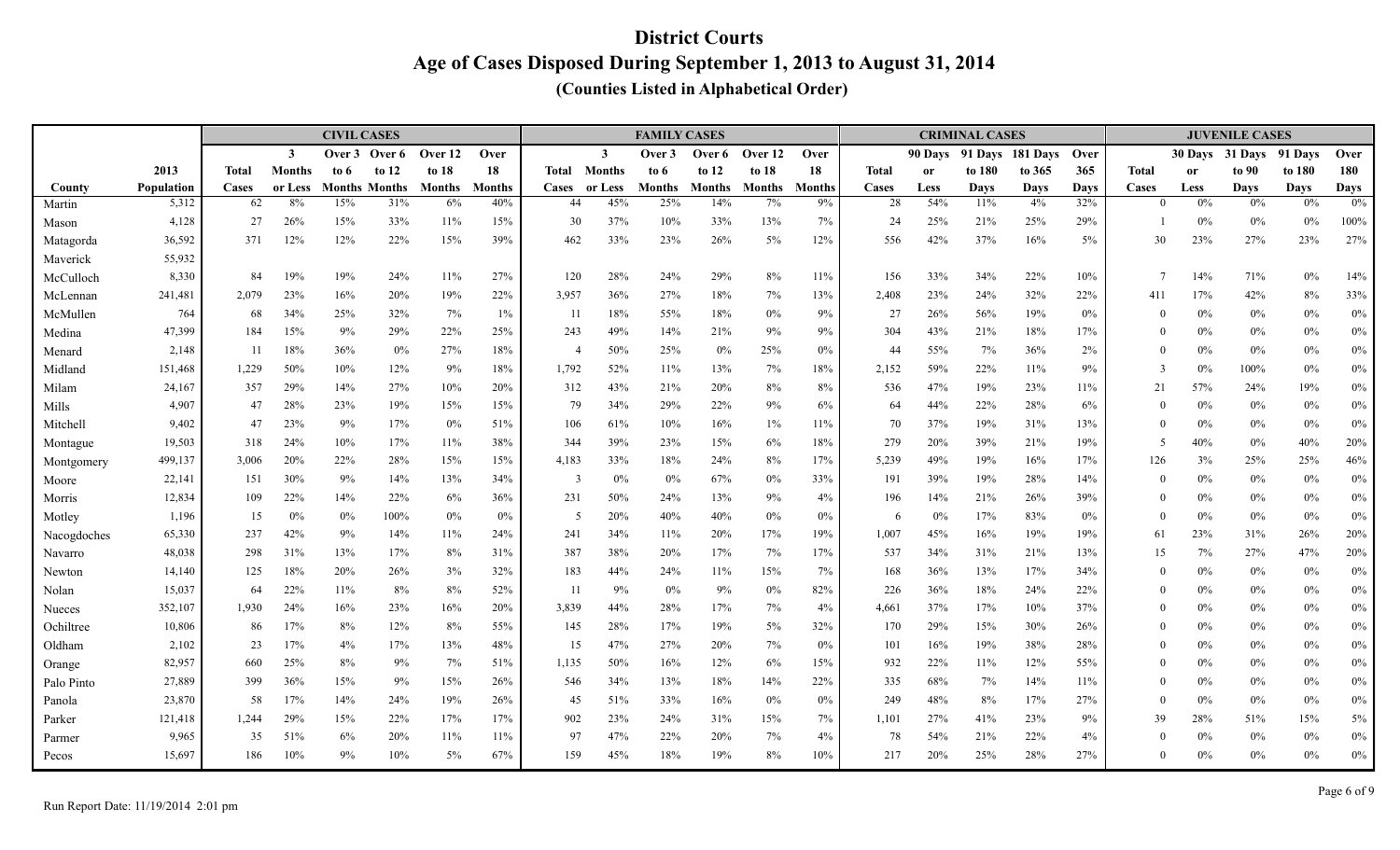|               |            |       |                         | <b>CIVIL CASES</b> |                      |               |               |              |               | <b>FAMILY CASES</b> |               |               |               |              |           | <b>CRIMINAL CASES</b> |                  |             |                |               | <b>JUVENILE CASES</b> |             |             |
|---------------|------------|-------|-------------------------|--------------------|----------------------|---------------|---------------|--------------|---------------|---------------------|---------------|---------------|---------------|--------------|-----------|-----------------------|------------------|-------------|----------------|---------------|-----------------------|-------------|-------------|
|               |            |       | $\overline{\mathbf{3}}$ | Over 3             | Over 6               | Over 12       | Over          |              | $\mathbf{3}$  | Over 3              | Over 6        | Over 12       | Over          |              | 90 Days   |                       | 91 Davs 181 Davs | <b>Over</b> |                | 30 Days       | 31 Days               | 91 Days     | Over        |
|               | 2013       | Total | <b>Months</b>           | to 6               | to $12$              | to $18$       | 18            | Total        | <b>Months</b> | to 6                | to $12$       | to $18$       | 18            | <b>Total</b> | <b>or</b> | to 180                | to 365           | 365         | <b>Total</b>   | <sub>or</sub> | to 90                 | to 180      | 180         |
| County        | Population | Cases | or Less                 |                    | <b>Months Months</b> | <b>Months</b> | <b>Months</b> | <b>Cases</b> | or Less       | <b>Months</b>       | <b>Months</b> | <b>Months</b> | <b>Months</b> | Cases        | Less      | Days                  | <b>Days</b>      | <b>Days</b> | <b>Cases</b>   | Less          | <b>Days</b>           | <b>Days</b> | <b>Days</b> |
| Polk          | 45,790     | 269   | 62%                     | 8%                 | 11%                  | 4%            | 15%           | 22           | 55%           | 23%                 | 9%            | 9%            | 5%            | 761          | 58%       | 17%                   | 14%              | 11%         | $\Omega$       | $0\%$         | $0\%$                 | 0%          | 0%          |
| Potter        | 121,661    | 974   | 24%                     | 15%                | 19%                  | 13%           | 29%           | 2,471        | 38%           | 23%                 | 22%           | 7%            | 10%           | 2,408        | 47%       | 31%                   | 15%              | 7%          | $\theta$       | 0%            | $0\%$                 | $0\%$       | $0\%$       |
| Presidio      | 7,201      | 33    | 18%                     | 18%                | 24%                  | 6%            | 33%           | 61           | 48%           | 23%                 | 13%           | $5\%$         | 11%           | 37           | 43%       | 19%                   | 14%              | 24%         | $\theta$       | 0%            | $0\%$                 | 0%          | $0\%$       |
| Rains         | 11,065     | 84    | 33%                     | 15%                | 17%                  | 21%           | 13%           | 192          | 43%           | 28%                 | 19%           | $5\%$         | 6%            | 119          | 41%       | 22%                   | 19%              | 18%         | 6              | 50%           | 50%                   | $0\%$       | $0\%$       |
| Randall       | 126,474    | 702   | 23%                     | 14%                | 17%                  | 12%           | 35%           | 1,414        | 32%           | 23%                 | 20%           | 8%            | 16%           | 1,202        | 48%       | 26%                   | 18%              | 8%          | $\Omega$       | 0%            | $0\%$                 | 0%          | $0\%$       |
| Reagan        | 3,601      | 33    | 27%                     | 6%                 | 6%                   | 0%            | 61%           | 42           | 26%           | 26%                 | 26%           | 7%            | 14%           | 34           | 50%       | 29%                   | 18%              | 3%          | $\Omega$       | $0\%$         | $0\%$                 | 0%          | $0\%$       |
| Real          | 3,350      | 23    | 17%                     | 22%                | 30%                  | 26%           | 4%            | 36           | 22%           | 8%                  | 28%           | 25%           | 17%           | 23           | 39%       | 9%                    | 13%              | 39%         | $\theta$       | 0%            | $0\%$                 | $0\%$       | $0\%$       |
| Red River     | 12,470     | 96    | 27%                     | 6%                 | 18%                  | 17%           | 32%           | 233          | 60%           | 20%                 | 12%           | 5%            | 3%            | 249          | 54%       | 16%                   | 17%              | 13%         | 9              | 44%           | 44%                   | 11%         | $0\%$       |
| Reeves        | 13,965     | 170   | 26%                     | 42%                | 24%                  | 5%            | 3%            | 155          | 59%           | 29%                 | 10%           | 2%            | $1\%$         | 251          | 77%       | 14%                   | 4%               | 4%          | $\Omega$       | $0\%$         | $0\%$                 | $0\%$       | $0\%$       |
| Refugio       | 7,305      | 132   | 23%                     | 8%                 | 11%                  | 20%           | 38%           | 131          | 42%           | 22%                 | 21%           | 2%            | 13%           | 148          | 36%       | 17%                   | 11%              | 35%         | $\theta$       | 0%            | $0\%$                 | $0\%$       | $0\%$       |
| Roberts       | 831        | 12    | 8%                      | 8%                 | 17%                  | 0%            | 67%           | -6           | 33%           | 33%                 | $0\%$         | $0\%$         | 33%           | 8            | 13%       | 25%                   | 25%              | 38%         | $\theta$       | $0\%$         | $0\%$                 | 0%          | $0\%$       |
| Robertson     | 16,486     | 157   | 30%                     | 10%                | 15%                  | 10%           | 36%           | 292          | 46%           | 16%                 | 18%           | 8%            | 12%           | 275          | 61%       | 15%                   | 16%              | 8%          |                | 64%           | 18%                   | 0%          | 18%         |
| Rockwall      | 85,245     | 396   | 38%                     | 26%                | 19%                  | 9%            | 8%            | 1,036        | 38%           | 28%                 | 25%           | 6%            | 3%            | 774          | 51%       | 25%                   | 14%              | 9%          | $\Omega$       | 0%            | $0\%$                 | 0%          | $0\%$       |
| Runnels       | 10,309     | 84    | 23%                     | 19%                | 27%                  | 14%           | 17%           | 131          | 27%           | 36%                 | 15%           | 9%            | 14%           | 105          | 37%       | 34%                   | 21%              | 8%          | 5              | 20%           | $60\%$                | 20%         | $0\%$       |
| Rusk          | 53,622     | 439   | 33%                     | 7%                 | 11%                  | 8%            | 42%           | $\theta$     | 0%            | 0%                  | 0%            | $0\%$         | 0%            | 484          | 35%       | 21%                   | 29%              | 16%         | $\Omega$       | 0%            | $0\%$                 | 0%          | $0\%$       |
| Sabine        | 10,361     | 114   | 14%                     | 7%                 | 18%                  | 12%           | 48%           | 153          | 44%           | 23%                 | 14%           | 8%            | 10%           | 144          | 47%       | 19%                   | 10%              | 24%         | $\overline{4}$ | 25%           | 25%                   | 50%         | $0\%$       |
| San Augustine | 8,769      | 60    | 27%                     | 23%                | 15%                  | 18%           | 17%           | 77           | 18%           | 52%                 | 25%           | $5\%$         | 0%            | 104          | 38%       | 12%                   | 23%              | 27%         | $\Omega$       | 0%            | $0\%$                 | $0\%$       | $0\%$       |
| San Jacinto   | 26,856     | 170   | 11%                     | 22%                | 14%                  | 12%           | 41%           | 176          | 37%           | 20%                 | 16%           | 13%           | 14%           | 156          | 37%       | 17%                   | 22%              | 24%         | $\Omega$       | $0\%$         | $0\%$                 | 0%          | $0\%$       |
| San Patricio  | 66,137     | 599   | 25%                     | 21%                | 21%                  | 8%            | 25%           | 1,475        | 43%           | 27%                 | 19%           | 6%            | 5%            | 562          | 55%       | 29%                   | 10%              | 6%          | 66             | 26%           | 61%                   | 6%          | $8\%$       |
| San Saba      | 6,012      | 37    | 19%                     | 11%                | 24%                  | 24%           | 22%           | 32           | 56%           | 25%                 | 0%            | 6%            | 13%           | 48           | 31%       | 23%                   | 31%              | 15%         |                | 0%            | 100%                  | 0%          | $0\%$       |
| Schleicher    | 3,206      | 20    | 0%                      | 25%                | 30%                  | $5\%$         | 40%           | 25           | 32%           | 20%                 | 32%           | 8%            | 8%            | 46           | 35%       | 33%                   | 28%              | $4\%$       | $\Omega$       | $0\%$         | $0\%$                 | $0\%$       | 0%          |
| Scurry        | 17,302     | 86    | 15%                     | 10%                | 20%                  | 20%           | 35%           | 340          | 26%           | 45%                 | 16%           | 6%            | 7%            | 157          | 68%       | 16%                   | 4%               | 12%         | 8              | 75%           | 13%                   | 0%          | 13%         |
| Shackelford   | 3,375      | 43    | 28%                     | 9%                 | 16%                  | 9%            | 37%           | 59           | 49%           | 10%                 | 25%           | 2%            | 14%           | 119          | 55%       | 24%                   | 8%               | 13%         | $\Omega$       | 0%            | $0\%$                 | $0\%$       | 0%          |
| Shelby        | 25,792     | 227   | 33%                     | 16%                | 15%                  | 5%            | 32%           | 327          | 38%           | 24%                 | 21%           | 8%            | $8\%$         | 324          | 30%       | 12%                   | 19%              | 40%         | $\theta$       | 0%            | $0\%$                 | $0\%$       | $0\%$       |
| Sherman       | 3,093      | 21    | 43%                     | 14%                | 10%                  | 5%            | 29%           | 23           | 52%           | 26%                 | 9%            | 9%            | 4%            | 4            | 0%        | $0\%$                 | $0\%$            | 100%        | $\Omega$       | 0%            | $0\%$                 | $0\%$       | $0\%$       |
| Smith         | 216,080    | 1,145 | 39%                     | 13%                | 25%                  | 11%           | 12%           | 1,533        | 37%           | 24%                 | 21%           | 8%            | 10%           | 2,397        | 59%       | 27%                   | 8%               | 6%          | $\Omega$       | 0%            | $0\%$                 | $0\%$       | $0\%$       |
| Somervell     | 8,658      | 40    | 35%                     | 8%                 | 25%                  | 13%           | 20%           | 123          | 50%           | 15%                 | 22%           | 8%            | 6%            | 62           | 82%       | 8%                    | $5\%$            | 5%          | $\theta$       | 0%            | $0\%$                 | $0\%$       | $0\%$       |
| <b>Starr</b>  | 61,963     | 887   | 35%                     | 25%                | 21%                  | 4%            | 16%           | 175          | 26%           | 24%                 | 21%           | 6%            | 23%           | 1,120        | 29%       | 22%                   | 21%              | 27%         | $\theta$       | 0%            | $0\%$                 | 0%          | $0\%$       |
| Stephens      | 9,247      | 97    | 30%                     | 19%                | 20%                  | 3%            | 29%           | 184          | 34%           | 16%                 | 14%           | 3%            | 34%           | 439          | 21%       | $5\%$                 | $5\%$            | 69%         | 20             | 100%          | $0\%$                 | $0\%$       | $0\%$       |
| Sterling      | 1,219      | 16    | 13%                     | 25%                | 19%                  | 25%           | 19%           | 12           | 33%           | 25%                 | 8%            | 17%           | 17%           | 24           | 21%       | 38%                   | 21%              | 21%         | $\Omega$       | 0%            | $0\%$                 | $0\%$       | $0\%$       |
| Stonewall     | 1,432      | 13    | 8%                      | 8%                 | 8%                   | 8%            | 69%           | 15           | 27%           | $0\%$               | 47%           | 7%            | 20%           | 16           | 63%       | 25%                   | 6%               | 6%          | $\Omega$       | 0%            | $0\%$                 | $0\%$       | $0\%$       |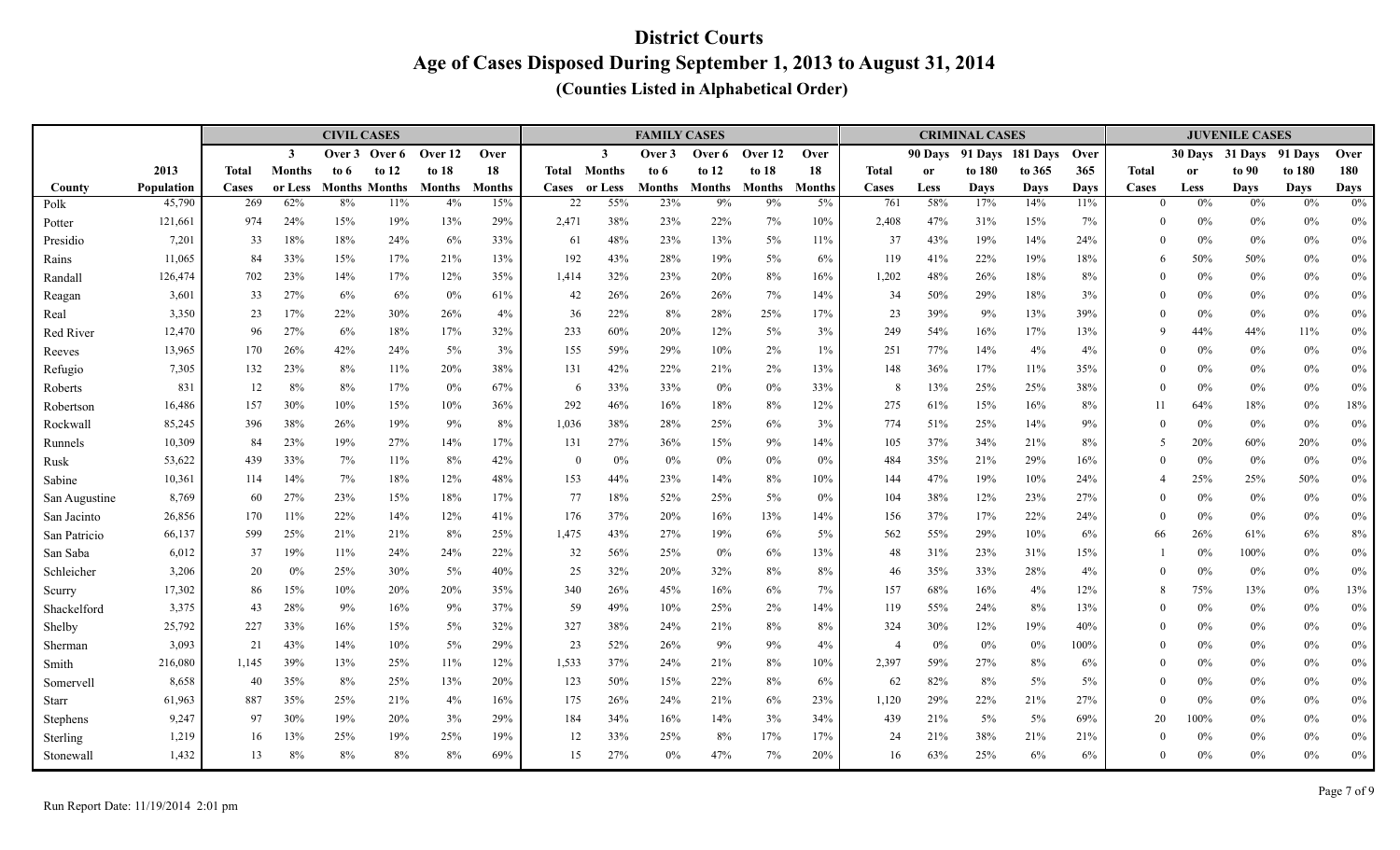|                   |                    |                |               | <b>CIVIL CASES</b> |                             |               |               |                    |                | <b>FAMILY CASES</b> |                      |               |                      |              |             | <b>CRIMINAL CASES</b> |                  |             |                          |               | <b>JUVENILE CASES</b> |                   |                |
|-------------------|--------------------|----------------|---------------|--------------------|-----------------------------|---------------|---------------|--------------------|----------------|---------------------|----------------------|---------------|----------------------|--------------|-------------|-----------------------|------------------|-------------|--------------------------|---------------|-----------------------|-------------------|----------------|
|                   |                    |                | $\mathbf{3}$  | Over 3             | Over 6                      | Over 12       | Over          |                    | $\mathbf{3}$   | Over 3              | Over 6               | Over 12       | Over                 |              | 90 Davs     |                       | 91 Days 181 Days | Over        |                          | 30 Days       | 31 Days               | 91 Davs           | Over           |
|                   | 2013               | <b>Total</b>   | <b>Months</b> | to 6               | to $12$                     | to $18$       | 18            | Total              | Months         | to 6                | to $12$              | to $18$       | 18                   | <b>Total</b> | <b>or</b>   | to 180                | to 365           | 365         | <b>Total</b>             | <sub>or</sub> | to 90                 | to 180            | 180            |
| County            | Population         | Cases<br>30    | or Less       | 17%                | <b>Months Months</b><br>17% | <b>Months</b> | <b>Months</b> | <b>Cases</b><br>69 | or Less<br>42% | Months              | <b>Months</b><br>16% | <b>Months</b> | <b>Months</b><br>17% | Cases<br>74  | Less<br>23% | Days<br>22%           | Days             | <b>Days</b> | Cases<br>$\theta$        | Less<br>$0\%$ | <b>Days</b><br>0%     | <b>Days</b><br>0% | <b>Days</b>    |
| Sutton            | 4,006              | 40             | 13%<br>18%    | 8%                 | 3%                          | 10%<br>18%    | 43%<br>55%    | 90                 | 28%            | 17%<br>31%          | 18%                  | 7%<br>8%      |                      |              | 22%         | 23%                   | 20%              | 35%         | $\Omega$                 | $0\%$         |                       |                   | 0%             |
| Swisher           | 7,763<br>1,911,541 | 12,544         | 26%           | 13%                | 18%                         | 12%           | 31%           | 29,112             | 35%            | 22%                 | 28%                  | 10%           | 16%<br>4%            | 60<br>16,731 | 61%         | 19%                   | 33%<br>14%       | 22%<br>5%   | 1,535                    | 71%           | $0\%$<br>22%          | 0%<br>5%          | $0\%$<br>$2\%$ |
| Tarrant<br>Taylor | 134,117            | 932            | 29%           | 15%                | 16%                         | 12%           | 28%           | 2,605              | 50%            | 18%                 | 18%                  | 7%            | 8%                   | 1,775        | 47%         | 23%                   | 16%              | 14%         | 108                      | 38%           | 35%                   | 10%               | $17\%$         |
| Terrell           | 903                | $\overline{2}$ | 0%            | 50%                | $0\%$                       | 0%            | 50%           | 6                  | 33%            | $0\%$               | 33%                  | $0\%$         | 33%                  | 17           | 6%          | 12%                   | 12%              | 71%         |                          | 100%          | $0\%$                 | $0\%$             | $0\%$          |
| Terry             | 12,743             | 88             | 33%           | 15%                | 18%                         | 13%           | 22%           | 366                | 56%            | 19%                 | 9%                   | $5\%$         | 11%                  | 236          | 39%         | 29%                   | 22%              | 11%         | 29                       | 24%           | 34%                   | 21%               | 21%            |
| Throckmorton      | 1,600              | -3             | 33%           | 33%                | $0\%$                       | 0%            | 33%           | $\overline{0}$     | 0%             | 0%                  | $0\%$                | 0%            | 0%                   | $\theta$     | 0%          | $0\%$                 | $0\%$            | 0%          | $\theta$                 | $0\%$         | $0\%$                 | $0\%$             | $0\%$          |
| Titus             | 32,581             | 238            | 33%           | 6%                 | 14%                         | 9%            | 38%           | 505                | 65%            | 13%                 | 8%                   | 4%            | 11%                  | 665          | 24%         | 16%                   | 19%              | 41%         | 6                        | 83%           | $0\%$                 | 17%               | $0\%$          |
| Tom Green         | 114,954            | 617            | 28%           | 14%                | 21%                         | 12%           | 25%           | 1,687              | 31%            | 23%                 | 25%                  | 12%           | 9%                   | 1,462        | 41%         | 26%                   | 25%              | 8%          | 71                       | 41%           | 21%                   | 21%               | $17\%$         |
| Travis            | 1,120,954          | 6,328          | 33%           | 13%                | 13%                         | 11%           | 30%           | 12,581             | 44%            | 16%                 | 13%                  | 8%            | 19%                  | 11,740       | 48%         | 22%                   | 20%              | 11%         | 1,582                    | 28%           | 43%                   | 16%               | 13%            |
| Trinity           | 14,393             | 115            | 19%           | 10%                | 17%                         | 12%           | 41%           | 114                | 43%            | 26%                 | 16%                  | 7%            | $8\%$                | 203          | 58%         | 14%                   | 14%              | 14%         | 8                        | 38%           | 50%                   | 0%                | 13%            |
| Tyler             | 21,464             | 145            | 32%           | 19%                | 14%                         | 4%            | 30%           | 407                | 51%            | 17%                 | 10%                  | 6%            | 15%                  | 250          | 34%         | 15%                   | 25%              | 26%         | $\overline{\mathcal{L}}$ | 50%           | $0\%$                 | 25%               | 25%            |
| Upshur            | 39,884             | 389            | 21%           | 11%                | 16%                         | 7%            | 46%           | 917                | 35%            | 22%                 | 16%                  | 11%           | 16%                  | 379          | 31%         | 35%                   | 21%              | 13%         | 18                       | 17%           | 61%                   | 11%               | $11\%$         |
| Upton             | 3,372              | 10             | 10%           | 10%                | 20%                         | 20%           | 40%           | 17                 | 29%            | 6%                  | 18%                  | 24%           | 24%                  | 17           | 29%         | 12%                   | 29%              | 29%         | $\theta$                 | 0%            | $0\%$                 | $0\%$             | $0\%$          |
| Uvalde            | 26,926             | 297            | 23%           | 22%                | 35%                         | 8%            | 12%           | 441                | 42%            | 22%                 | 18%                  | 7%            | 10%                  | 288          | 26%         | 22%                   | 28%              | 24%         | $\Omega$                 | $0\%$         | $0\%$                 | 0%                | $0\%$          |
| Val Verde         | 48,623             | 311            | 14%           | 5%                 | 11%                         | 10%           | 61%           | 471                | 46%            | 27%                 | 15%                  | 3%            | 9%                   | 412          | 7%          | 23%                   | 32%              | 39%         | $\theta$                 | $0\%$         | $0\%$                 | $0\%$             | $0\%$          |
| Van Zandt         | 52,481             | 481            | 45%           | 6%                 | 13%                         | 9%            | 27%           | 719                | 56%            | 16%                 | 12%                  | 7%            | 10%                  | 666          | 30%         | 25%                   | 24%              | 21%         | $\Omega$                 | $0\%$         | $0\%$                 | $0\%$             | $0\%$          |
| Victoria          | 90,028             | 590            | 33%           | 12%                | 12%                         | 10%           | 34%           | 2,388              | 48%            | 27%                 | 15%                  | 5%            | 5%                   | 890          | 56%         | 25%                   | 10%              | 9%          | $\theta$                 | 0%            | $0\%$                 | $0\%$             | $0\%$          |
| Walker            | 68,817             | 531            | 39%           | 6%                 | 13%                         | 10%           | 33%           | 102                | 26%            | 18%                 | 21%                  | 11%           | 25%                  | 559          | 19%         | 31%                   | 31%              | 18%         | $\theta$                 | 0%            | $0\%$                 | $0\%$             | $0\%$          |
| Waller            | 45,213             | 255            | 18%           | 10%                | 26%                         | 16%           | 31%           | $\overline{0}$     | $0\%$          | 0%                  | $0\%$                | $0\%$         | 0%                   | 351          | 17%         | 22%                   | 29%              | 32%         | $\theta$                 | 0%            | $0\%$                 | $0\%$             | $0\%$          |
| Ward              | 11,244             | 148            | 43%           | 33%                | 17%                         | 5%            | $1\%$         | 264                | 59%            | 27%                 | 11%                  | $2\%$         | $1\%$                | 289          | 83%         | 10%                   | 3%               | 3%          | $\theta$                 | $0\%$         | $0\%$                 | $0\%$             | $0\%$          |
| Washington        | 34,147             | 210            | 33%           | 11%                | 13%                         | 14%           | 29%           | $\theta$           | 0%             | 0%                  | 0%                   | $0\%$         | 0%                   | 392          | 29%         | 22%                   | 28%              | 20%         | $\theta$                 | 0%            | $0\%$                 | $0\%$             | $0\%$          |
| Webb              | 262,495            | 3,484          | 19%           | 11%                | 42%                         | 14%           | 14%           | 693                | 41%            | 24%                 | 19%                  | $5\%$         | 11%                  | 1,581        | 22%         | 25%                   | 19%              | 34%         | $\Omega$                 | 0%            | $0\%$                 | 0%                | $0\%$          |
| Wharton           | 41,216             | 428            | 37%           | 17%                | 11%                         | 8%            | 27%           | 558                | 51%            | 19%                 | 16%                  | 4%            | 10%                  | 796          | 32%         | 18%                   | 28%              | 21%         | 65                       | 25%           | 49%                   | 20%               | $6\%$          |
| Wheeler           | 5,751              | 52             | 29%           | 19%                | 19%                         | 4%            | 29%           | 58                 | 28%            | 22%                 | 19%                  | 16%           | 16%                  | 131          | 45%         | 34%                   | 17%              | 5%          | $\theta$                 | $0\%$         | $0\%$                 | $0\%$             | $0\%$          |
| Wichita           | 132,047            | 1,018          | 32%           | 14%                | 24%                         | 8%            | 22%           | 1,377              | 45%            | 26%                 | 16%                  | $5\%$         | 8%                   | 1,773        | 36%         | 24%                   | 21%              | 18%         | 38                       | 21%           | $50\%$                | 13%               | $16\%$         |
| Wilbarger         | 13,131             | 129            | 38%           | 3%                 | 28%                         | 9%            | 22%           | 224                | 39%            | 27%                 | 23%                  | 3%            | 8%                   | 117          | 79%         | 9%                    | 7%               | 6%          | $\overline{2}$           | 100%          | $0\%$                 | 0%                | $0\%$          |
| Willacy           | 21,921             | 301            | 27%           | 12%                | 16%                         | 19%           | 27%           | 313                | 54%            | 22%                 | 13%                  | 4%            | 6%                   | 272          | 36%         | 34%                   | $18\%$           | 11%         | 54                       | 37%           | 35%                   | 15%               | 13%            |
| Williamson        | 471,014            | 1,885          | 21%           | 19%                | 20%                         | 11%           | 29%           | 2,411              | 41%            | 17%                 | 14%                  | 8%            | 19%                  | 2,281        | 73%         | 10%                   | 8%               | 10%         | 352                      | 23%           | 32%                   | 22%               | 24%            |
| Wilson            | 45,418             | 355            | 31%           | 7%                 | 18%                         | 29%           | 15%           | 550                | 48%            | 17%                 | 13%                  | 12%           | 11%                  | 334          | 52%         | 22%                   | 18%              | 7%          | 66                       | 86%           | 9%                    | $2\%$             | 3%             |
| Winkler           | 7,606              | 79             | 32%           | 11%                | 33%                         | 10%           | 14%           | 116                | 50%            | 17%                 | 16%                  | 3%            | 15%                  | 102          | 37%         | 36%                   | 10%              | 17%         | $\theta$                 | $0\%$         | $0\%$                 | $0\%$             | $0\%$          |